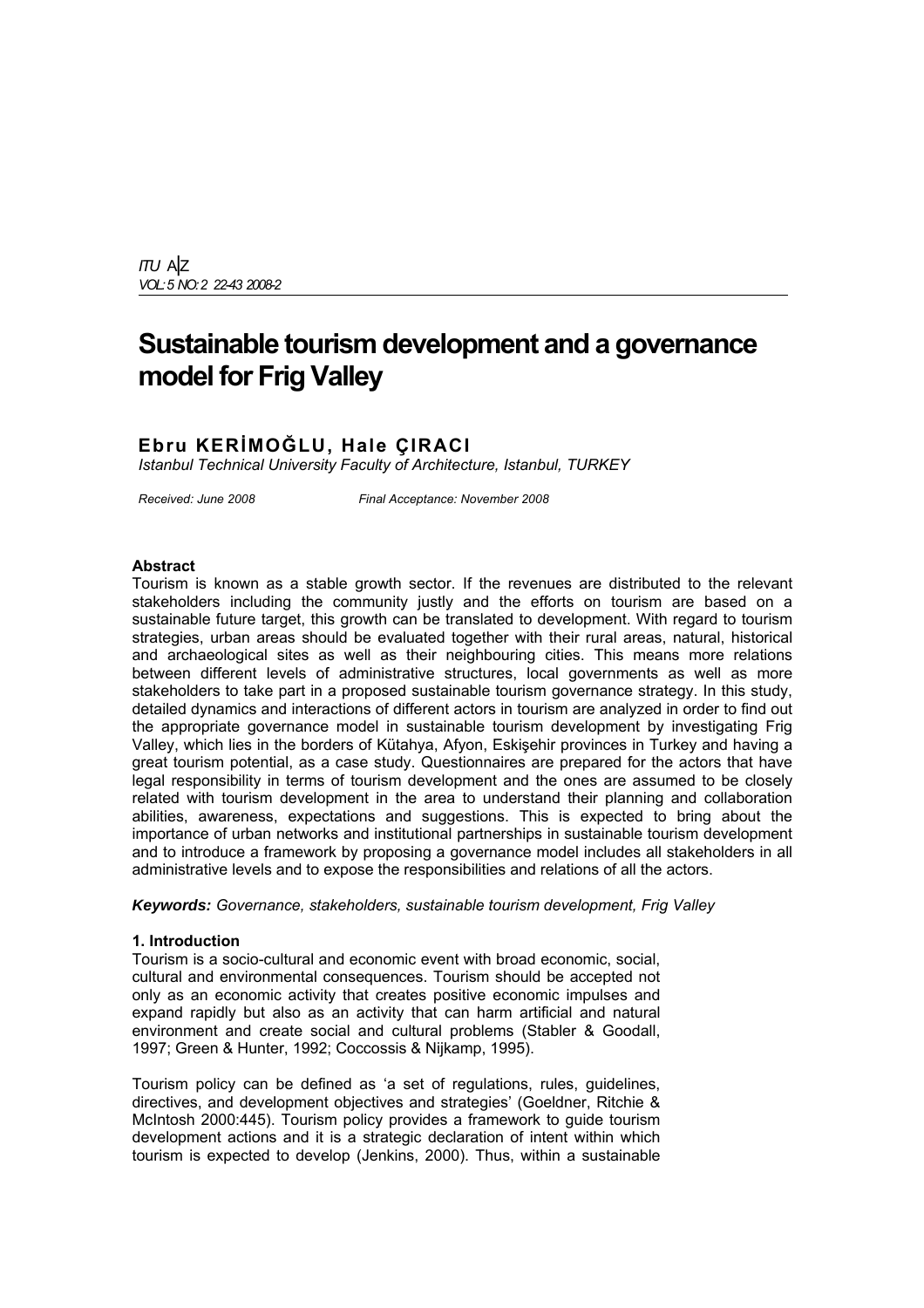tourism perspective, the tourism development framework or rules, regulations, guidelines and strategies of tourism policy are concerned with the principles of sustainability. The concept of sustainable tourism is broad and refers to tourism that is long-termed, integrated, participatory, and environmentally, socially, culturally and economically compatible. From a sustainable tourism point of view Goeldner et al. (2000) identify the main goal of a tourism policy as providing high-quality visitor experiences that can maximize the benefits to destination stakeholders without compromising environmental, social, and cultural integrity of destination. Therefore, it could be argued that achieving this goal would depend on the extent to which tourism destinations manage to integrate these major perspectives and diverse stakeholders (Timur & Getz, 2002).

With regard to tourism strategies cities should be evaluated within rural areas, natural, historical and archeological sites and neighboring cities; that is they should be evaluated within an urban system, as well as they are regarded on their own characteristics. Such an approach will provide tourists belonging to different age and income groups or interests with the opportunity of combined and alternative tours and develop the tourism economy within a thematic and regional context (Çıracı, Kerimoğlu & Göçer, 2004). This means more relations between different levels of administrative structures, local governments as well as more stakeholders to take part in a proposed sustainable tourism governance strategy within regional networks (Çıracı, Turgut & Kerimoğlu, 2008). Implementing sustainable tourism strategies could be a tense process since it requires complex relations between tourism industry, visitors, environment and the local community (Stabler & Goodall, 1997; Bramwell & Lane, 1993; Craik 1995; Faulkner & Tideswell, 1997). Yet, increasing tourism sources and services, determining transportation capacities and sustainable advantages, increasing efficiency of local organizations, decreasing disagreements, ensuring security, sharing responsibility in planning, decision making, problem solving, project designation and evaluation processes, providing dialogue with the public, ensuring participation of local community and the visitors into the process, successfully tackling local and social inequalities can only be possible through new partnerships that will be formed with a modern conception of governance (Paskaleva, 2003).

Depending on local conditions various institutions are responsible with urban development and this makes it harder to determine a single administrative structure. In a modern governance structure many various actors that are responsible with development of various functions should be included in the urban governance. As development of tourism is an integral part of urban development disagreements in urban planning and political hardships immediately find their reflection in tourism development in urban areas (Page, 1995). Governments in many countries endorse the use of partnership arrangements in planning for tourism development. By encouraging regular, face-to-face meetings among various participants, partnerships have the potential to promote discussion, negotiation, and the building of mutually acceptable proposals about how tourism should develop (Hall, 2000; Healey, 1997).

The purpose of this study is to develop a governance model for sustainable tourism development through determining network behaviors of cities for planning of tourism in order to provide regional development and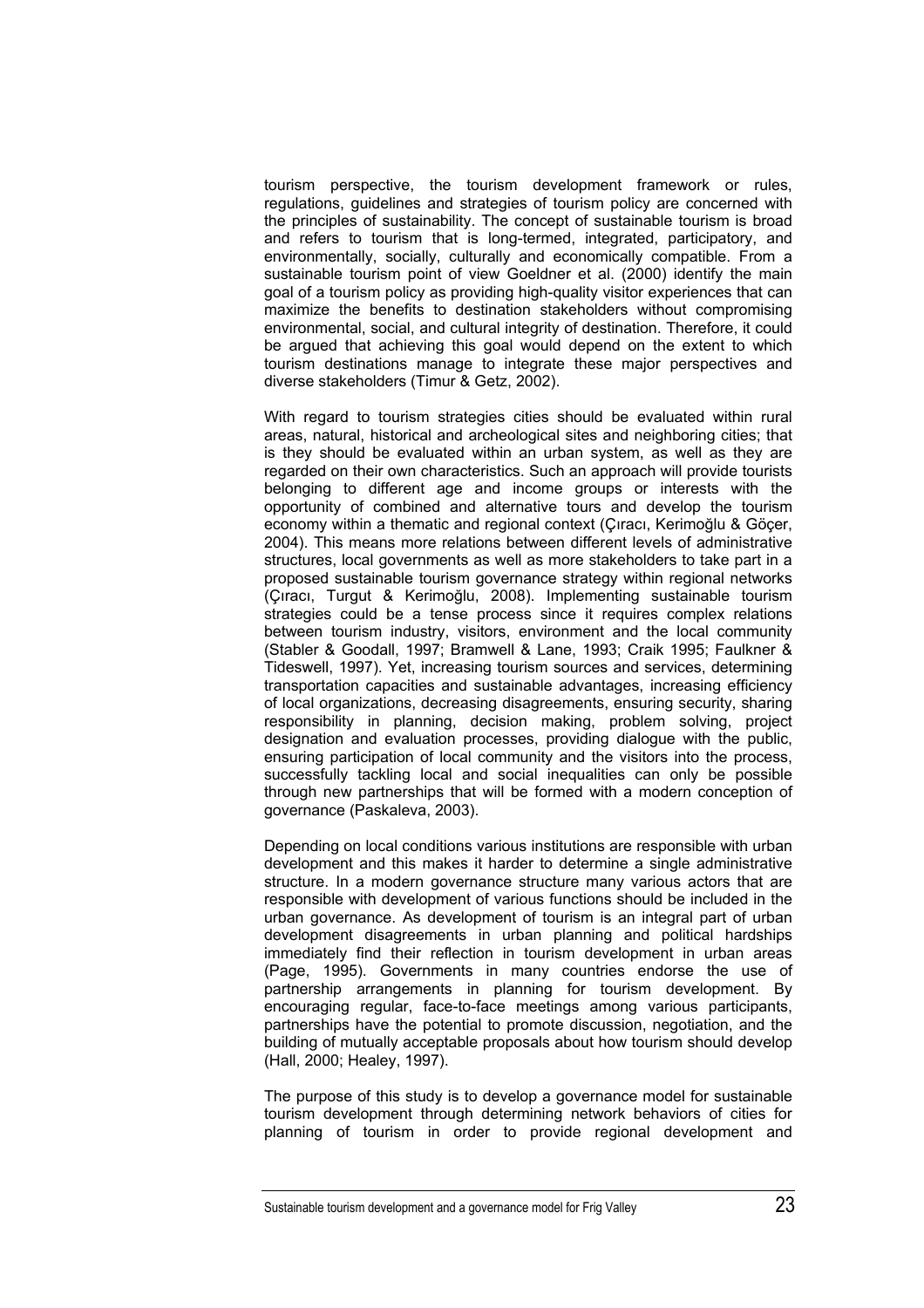collaboration of stakeholders. It will allow the importance of urban networks and institutional partnerships, in sustainable tourism development to be realized. In the context of this study Frig Valley, which is located at the intersection point of Eskişehir, Afyonkarahisar and Kütahya provinces, is determined as a case study. We investigate basic responsibilities of stakeholders within new mechanisms of collaboration and participation to the decision making and planning processes. Sustainable tourism development and current theoretical approaches for governance and stakeholder theory are summarized, roles to be played by actors in the area are put forward, their problems, opinions and suggestions are discussed and governance model in this end is proposed.

# **2. Sustainable tourism development**

Developing a tourism planning framework that can handle the complex problem domain is necessary in order to make tourism sustainable (Kernel, 2005). Sustainable tourism development should aim to improve the residents' quality of life by optimizing local economic benefits, by protecting the natural and built environment and provide a high quality experience for visitors (Bramwell & Lane, 1993; Hall & Lew, 1998; McIntyre, 1993; Stabler, 1997; UNCED, 1992), and provide a long-term economic linkage between destination communities and industries. It should also minimize the negative effects of tourism on the natural environment, and improve the socio-cultural well-being of the destination communities (Fennell, 1999; Herremans & Welsh, 1999).

Much of the literature on sustainable tourism has focused on the traditional dimensions (e.g., economic, social, cultural and ecological dimensions) of tourism. Moreover, two additional dimensions, political and technological, were discussed in HwanSuk & Sirakaya's work (HwanSuk & Sirakaya, 2006). According to Pearce (1993), Hall (1994), and McIntosh, Goeldner & Ritchie (1995), sustainable development is a political concept, and therefore achieving the goals of sustainable tourism depends heavily on the society's political system and power distribution. For example, despite the fact that one goal of sustainable tourism is improved quality of life for local residents in both developed and developing countries, governments control tourism development (HwanSuk & Sirakaya, 2006:1276).

Although most of the political issues that arise in the course of achieving sustainable tourism are associated with residents' rights, others include an absence of stakeholder collaboration or community participation, a lack of community leadership, poor regulations, the role of NGOs, and the displacement of resident and external control over the development process by private or foreign investors (HwanSuk & Sirakaya, 2006:1276). As pointed out by Becker, Jahn and Stiess (1999), the main objective in the political context of sustainability is to renegotiate the goals of future sustainable tourism and to establish a system of governance that is able to implement policies moving toward sustainability at all levels.

HwanSuk & Sirakaya's study summarizes guidelines that clarify the goals of sustainable tourism and its indicators were proposed by Liverman et.al. (1988), Inskeep (1991), Kuik and Verbruggen (1991), Jamieson (1998), Hart (1998), Bossell (1999), Ross and Wall (1999), Jamal and Getz (1999), Global Reporting Initiative (2000), Sirakaya et al. (2001), United Nations (2001), Veleva and Ellenbecker (2001), and Miller (2001). These guidelines are; sustainable tourism strategies must entail ways and means to create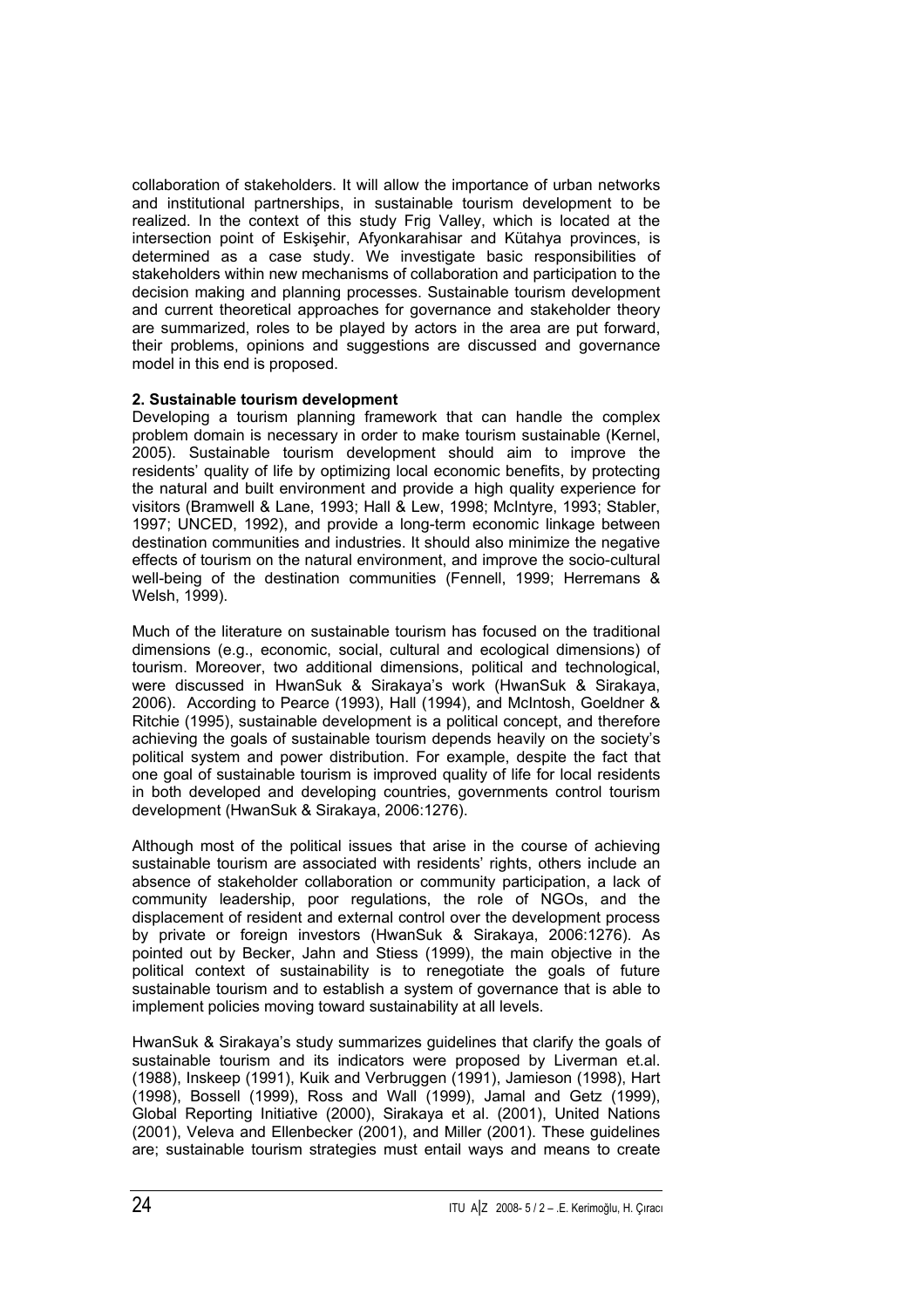adequate policies and proper decision-making processes at all levels of government; sustainable tourism policies should provide workable definitions, principles, implementation strategies, action plans and a monitoring system of sustainable development for community tourism development with consideration of the entire spectrum of economic, social, cultural, natural, technological and political environments; the context of sustainable tourism is a highly political one involving many stakeholders. Thus, political support in the form of legally binding commitments at the national and regional level is a critical element in obtaining information, funding, education and expertise (HwanSuk & Sirakaya: 1278).

Managing the complex development process calls for integrated tourism planning, perceived as ' an interactive or collaborative approach, which requires participation and interaction between the various levels of an organization or unit of governance and between the responsible organization and the stakeholders in the planning process to realize horizontal and vertical partnerships within the planning process' (Hall, 1999:277).

#### **3. Stakeholders and governance**

Developing sustainable tourism always presents a process that is unique for the area, due to the multiple stakeholders and interests involved. In a unique process, there is no standard procedure to structure the problem solving. Hence, the process has to go through two phases, which can be described as the 'target setting'— what do we want—and the 'planning'—how do we get it (Kernel, 2005:152). Designing collaboration involves the same steps: the co-ordination of policies—agreement on objectives and goals—followed by administrative co-ordination, and the forming of tools to implement the goals (Hall, 1999).

Decision-making and development processes require multi-stakeholder involvement at all levels of planning and policy-making, bringing together governments, NGOs, residents, industry and professionals in a partnership that determines the amount and kind of tourism that a community wants (HwanSuk & Sirakaya, 2006:1281). A planning process that involves a broad range of stakeholders may well be more time consuming, but the results of the process have a far greater likelihood of being implemented, as the stakeholders have a greater degree of ownership of the plan and process (Hall, 1999).

Much of the analysis focuses on tourism planning (Sheehan & Ritchie, 2005; Jamal & Getz 1995; Araujo & Bramwell 1999; Reed 1997; Sautter & Leisen 1999). Jamal and Getz provide six key conditions for facilitating planning collaboration. These conditions include stakeholders believing they are interdependent; they will benefit from collaboration; decisions will be implemented; the key groups (identified as being government, tourism associations, resident organizations, social agencies, and special interest groups) are involved; the convener is legitimate with expertise, resources and authority; and the process is effective for collaboration (Jamal & Getz, 1995).

Bramwell and Sharman's study presents a very large perspective on collaboration, indicates many potential benefits when stakeholders in a destination collaborate together and attempt to build a consensus about tourism policies (Bramwell & Sharman, 1999). First, such collaboration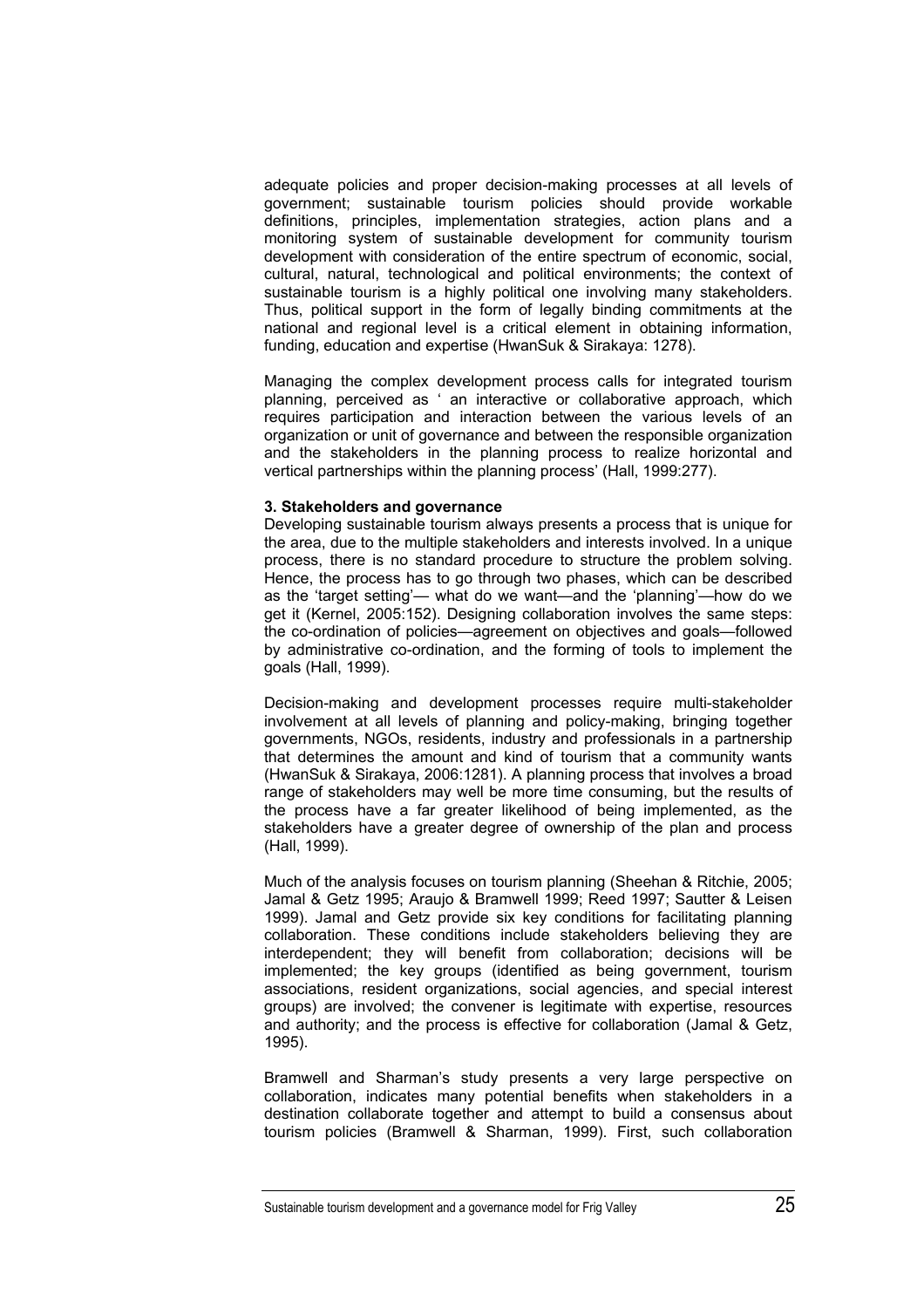potentially avoids the cost of resolving adversarial conflicts among stakeholders in the long term (Healey, 1998). Second, collaborative relations may be more politically legitimate if they give stakeholders a greater influence in the decision-making which affects their lives (Benveniste, 1989). Third, this collaboration improves the coordination of policies and related actions, and promotes consideration of the economic, environmental, and social impacts of tourism. The resulting outcomes are potentially more efficient and sustainable (Lane, 1994). Further, collaboration adds value by building on the store of knowledge, insights, and capabilities of stakeholders in the destination (Bramwell & Broom, 1989). For example, Roberts and Bradley (1991) suggest that the sharing of ideas among stakeholders results in a richer understanding of issues and leads to more innovative policies.

From a managerial perspective, the stakeholder theory posits that the various groups can and should have a direct influence on managerial decision-making (Jones 1995). Additionally, followers of the stakeholder theory must remove themselves from the more traditional conceptualizations of the tourism system. Traditionally, various tourism entities were classified according to their functions. Thus, tour operators, tour wholesalers, and destination marketers were classified as intermediaries that bridge the gap between the destination and the tourist market. Within the theory's framework, these functions are consistent with the roles of the stakeholder, and each role is crucial to the performance of the entire tourism system. Accordingly, each entity is classified first as a player whose stake or interest is defined by the role they play within the system. In any case, their interests cannot be summarily restricted to consideration of a single variable. Indeed, researchers in the stakeholder theory emphasize the diversity of bases upon which they exert their influence (e.g., economic, political, formal voting power); and such researchers stress that no single source or level of stakes prioritizes the interests of these different groups. In addition, the fact mentioned earlier that a single person or entity may function in several different roles further complicates the situation. Still, all identified stakeholders must be integrated into the management process before the theory can be effectively applied (Sautter & Leisen, 1999:316,317).

Wheeler finds that local government tourism marketers in the United Kingdom perceive their primary stakeholder groups to be: the city council itself, the city council department chiefs and councilors, their customers (hosts and guests), and professional bodies. Thus, these are the groups or individuals that the marketer feels most accountable to. Secondary stakeholders include central government, national tourist boards, local businesses, and the environment (Wheeler, 1993). This typology provides a very useful distinction, both for managers and researchers. However, it does not offer specific guidance in identifying important (or key) stakeholders beyond those that have formal or contractual relationships with the governance. To identify these and distinguish them from others requires a more sophisticated analytical framework (Sheehan & Ritchie, 2005:718).

The one of the objectives of this study is make a contribution to fill this gap and introduce a framework by proposing a governance model includes all stakeholders in all administrative levels and to expose the responsibilities and relations of all the actors.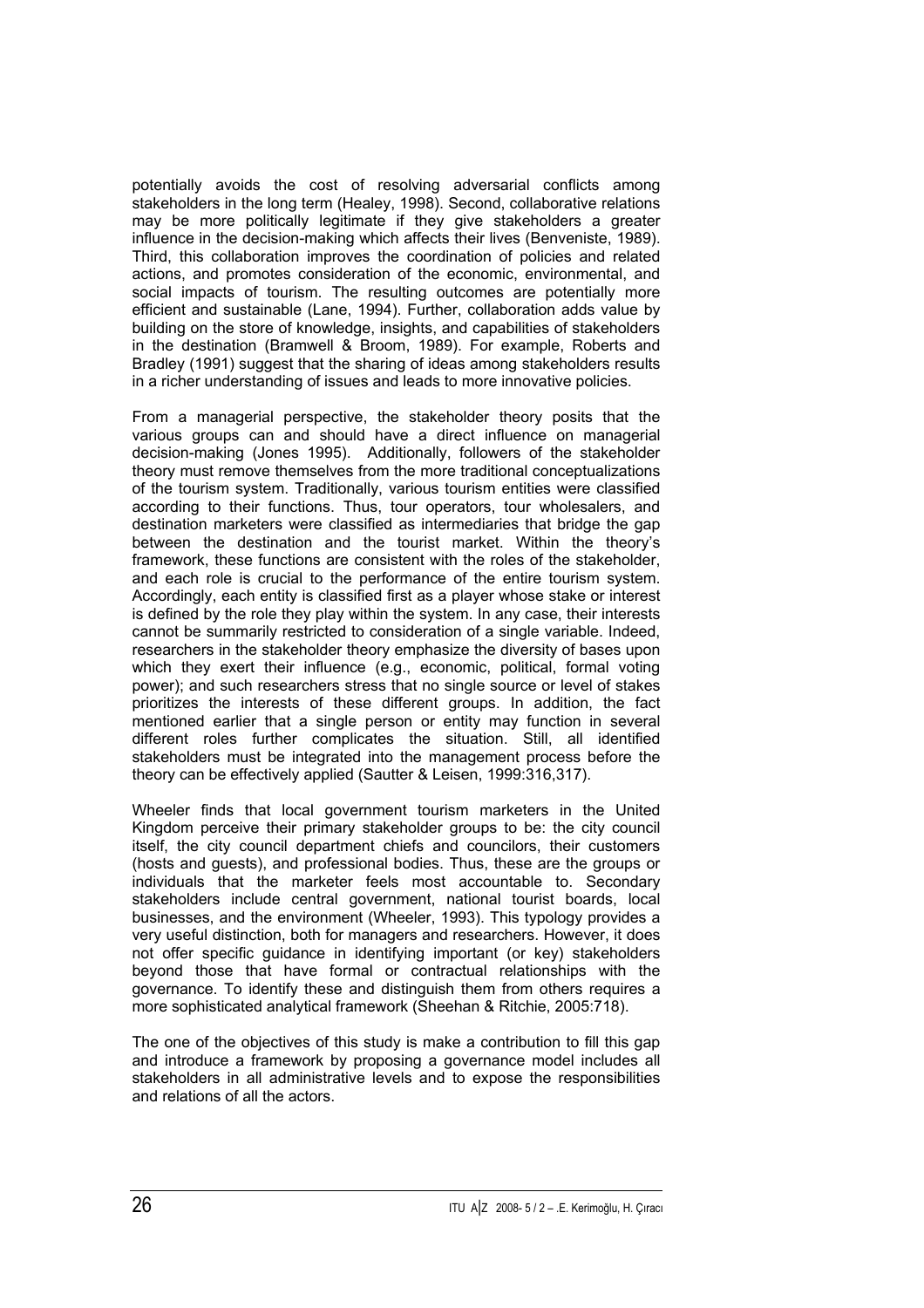## **4. Area of Frig Valley**

Since Frig Valley (Figure1) is located in an area that lies between Afyonkarahisar, Kütahya and Eskişehir provinces there occur a need to conduct joint projects by three provinces that promote the area and accordingly projects involving different institutions from mentioned three provinces are conducted with the coordination of Ministry of Culture and Tourism. Within the theoretical framework that is summarized above Frig Valley area with its multi-actor structure constitutes a very good example for this study which advocates implementation of participatory sustainable tourism plans in order to provide long term sustainable tourism development for the local public and the tourism sector.

The area is comprised of 3 provinces, Afyonkarahisar, Eskisehir, Kutahya; Ihsaniye, Iscehisar, Bayat, Han and Seyitgazi districts, Kırka and Ayazini towns and 19 villages (Figure 1).



*Figure 1: Area of Frig Valley* 

Frig Valley was the home of Frig Kingdom between 12th -7th centuries BC it contains numerous historical cities and archeological heritage together with cultural and natural resources as well. The area is rich with historical heritage; vestiges of Frig, Roman and Byzantine civilizations can be found in the valley. The valley was used as a residence during Roman and Byzantium times. Manmade rock carved caves, chapels and churches added to them during Byzantine time, subterranean cities, rock tombs, archaic cities and natural landscape are among the elements that can be found in the area. These features provide an important potential for nature and culture tourism for the area. The area is situated on İzmir-Ankara, Ankara-Antalya, İstanbul-Antalya and Bursa-Antalya main axes. Yet not all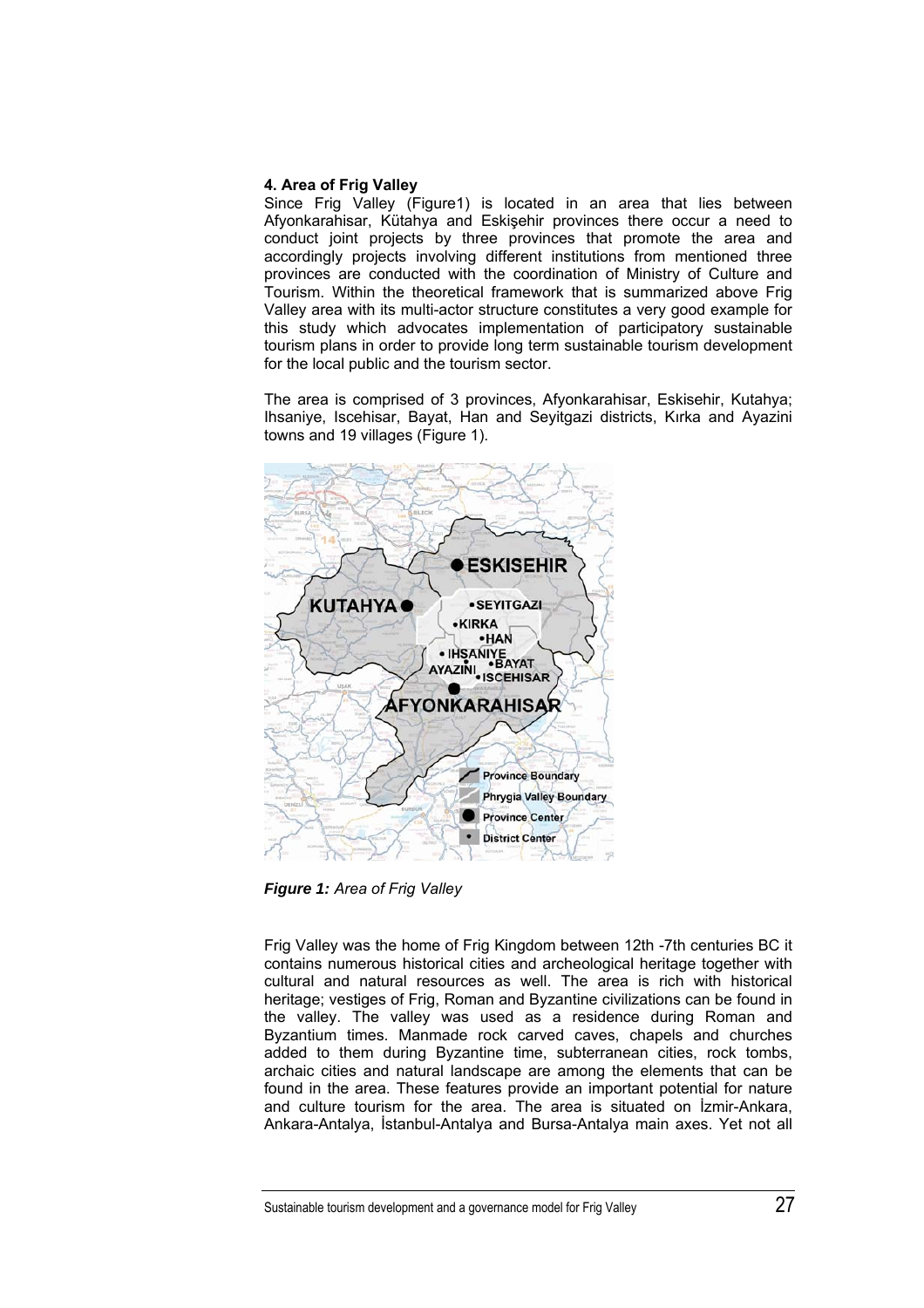of these axes have highway or divided roads that can provide fast and safe transportation. There are also near 20 geothermal fountains in the area. According to the Tourism Action Plan prepared by the Ministry of Culture and Tourism in 2007 the area is defined as 'Frig Culture and Thermal Tourism Development Zone' and it is stipulated to be developed as an open air museum and to be put forward as a culture and thermal tourism area in the international plane (Figure 2).

It is targeted that thermal cities and qualified cure and treatment centers will be developed within the frame of health and thermal tourism. The area is one of the prioritized areas within the scope of the "Thermal Tourism Cities Project" which is initiated in order to develop thermal tourism in Turkey thanks to its potential of thermal tourism that can be integrated with other tourism types and create a tourism center (Ministry of Culture and Tourism, 2007), however its share of tourism until now is only miniscule (Table 1). The area is also indicated as Frig Valley Planning Zone in the Master Plans of the related provinces. Currently 'Frig Valley Culture and Tourism Zone Project' is in effect with participation of various institutions of the mentioned three provinces and under the coordination of the Ministry of Culture and Tourism.



*Figure 2: Tourism Action Plan prepared by the Ministry of Culture and Tourism*

When we look at socio economic development levels of these provinces (SPO, 1996, 2003), Afyonkarahisar decreased from rank 41 in 1996 to 42 in 2003; Eskisşehir hold its position in the 6th rank and Kutahya decreased 7 ranks from 31st in 1996 to 38 in 2003. Eskisehir is in the 2nd level developed provinces; whereas Afyonkarahisar and Kütahya are in the 3rd level developed provinces group (SPO, 2003).

When we examine districts in the area according to their socio-economic development levels (SPO, 2004), Iscehisar is ranked 381 among 872 provinces in Turkey and 8th among 18 districts of Afyonkarahisar; Bayat is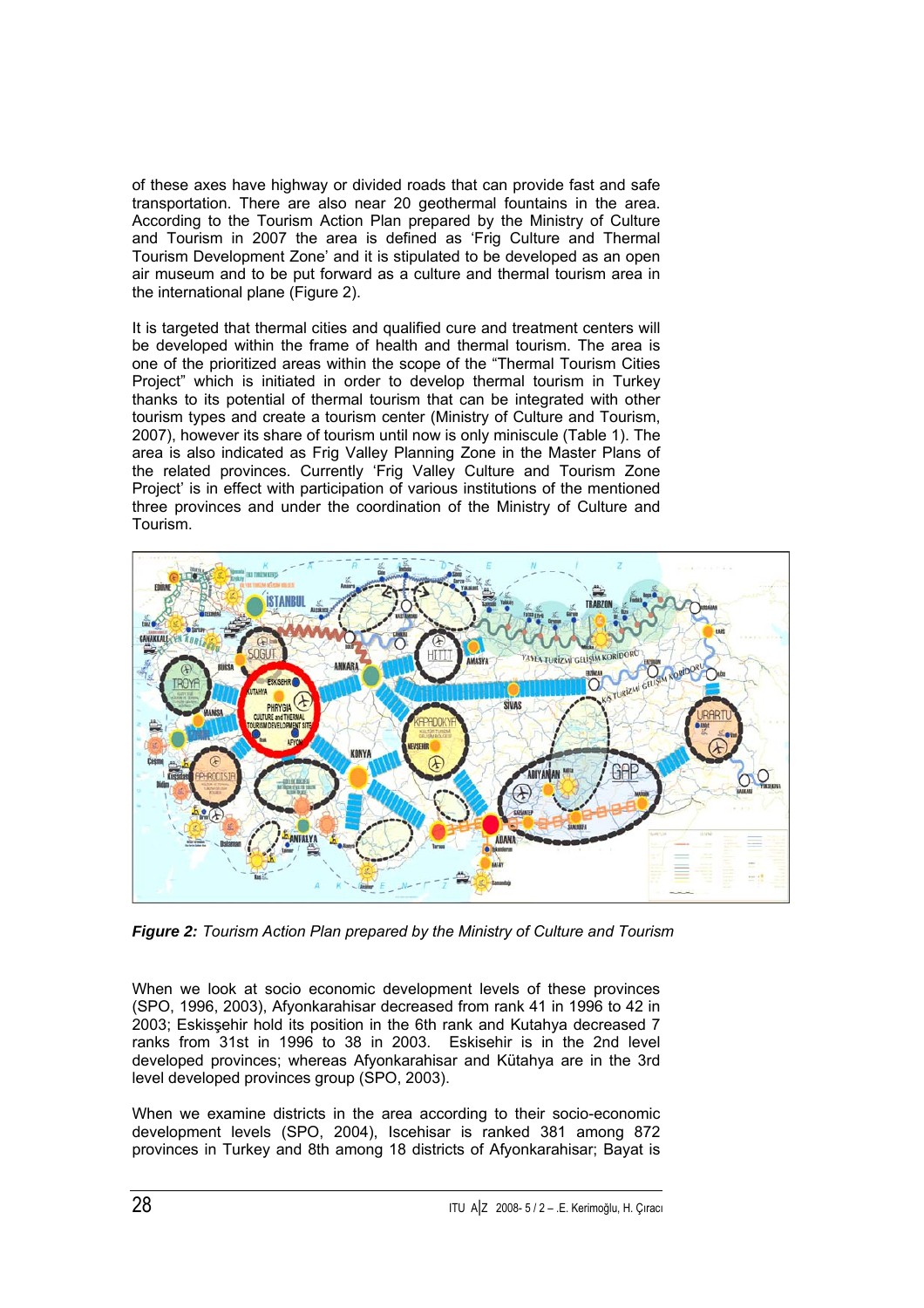ranked 568 among 872 provinces in Turkey and 13 among 18 provinces of Afyonkarahisar; Seyitgazi is ranked 402 in Turkey and 8 in Eskisehir out of 13 districts of this province; Han district of Eskişehir is ranked 619 in Turkey and 13 in Eskişehir. İscehisar and Seyitgazi are among 3rd level developed districts while Bayat, Ihsaniye and Han are  $4<sup>th</sup>$  level developed districts. In socio-economic terms province and districts subject to study are not developed above the Turkey average. When we look at overnight stay figures it is apparent that these urban areas are not developed in terms of tourism and their share in the Turkish tourism is very small (Ministry of Culture and Tourism, 2007) (Table 1).

*Table 1: Overnights and length of stay by province, 2006* 

|                  | overnights      |                                   |                 |               |                                       |                 |              |                                       |                 |
|------------------|-----------------|-----------------------------------|-----------------|---------------|---------------------------------------|-----------------|--------------|---------------------------------------|-----------------|
| <b>Province</b>  | <b>Domestic</b> | <b>Share</b><br>within<br>Turkey% | Average<br>stay | International | <b>Share</b><br>within<br>Turkey<br>% | Average<br>stav | <b>Total</b> | <b>Share</b><br>within<br>Turkey<br>% | Average<br>stay |
| Afyonkarahisar   | 254.768         | 1.2                               | 1.8             | 1093          | 0                                     | 1.9             | 255861       | 0.3                                   | 1.8             |
| <b>Eskisehir</b> | 157.235         | 0.7                               | 1.5             | 10.251        | 0.02                                  | 2.8             | 167486       | 0.2                                   | 1.6             |
| Kutahya          | 52.745          | 0.2                               | 1.4             | 4017          | 0                                     | 1.7             | 56762        | 0.08                                  | 1.4             |
| Turkey           | 21,502,638      |                                   | 1.86            | 46.640.460    |                                       | 3.92            | 68,143,098   |                                       | 2.90            |

## **4.1. Methodology**

Within the scope of this study, a technical excursion to the area is organized in order to gather information about current efforts of tourism development and related institutions are interviewed. These contacted institutions are informed about the scope of the study in order to create a common ground for the study and to secure their help during the area study phase. Institutions that have legal responsibility in terms of tourism development and the ones that are assumed to be closely related with tourism development in the area who will also be affected from tourism developments are determined and questionnaires are prepared for these institutions. These questionnaires are prepared in three groups; central government, local government and non governmental organizations (NGOs). These groups are also segregated within themselves. Questionnaires for central government: Governorships, Government of the Districts, Village Headman, Special Provincial Administrations, Provincial Tourism Directorates and Provincial Museum Directorates. For Local government: Metropolitan municipalities and municipalities of districts. For NGOs: Chamber of Urban Planners, Chamber of Architects, and Chambers of Commerce and Industry. Survey questions consist of titles like planning and awareness, participation and collaboration, investment and financing, expectations and suggestions. Questionnaires are distributed via mail, email or fax in request of the institutions and collected back via same means (Table 2). As it is summarized in Table 2 reply rate of questionnaires are low for Governments of Districts and Municipalities of Districts. Village Headman's filing out the surveys is only 10%.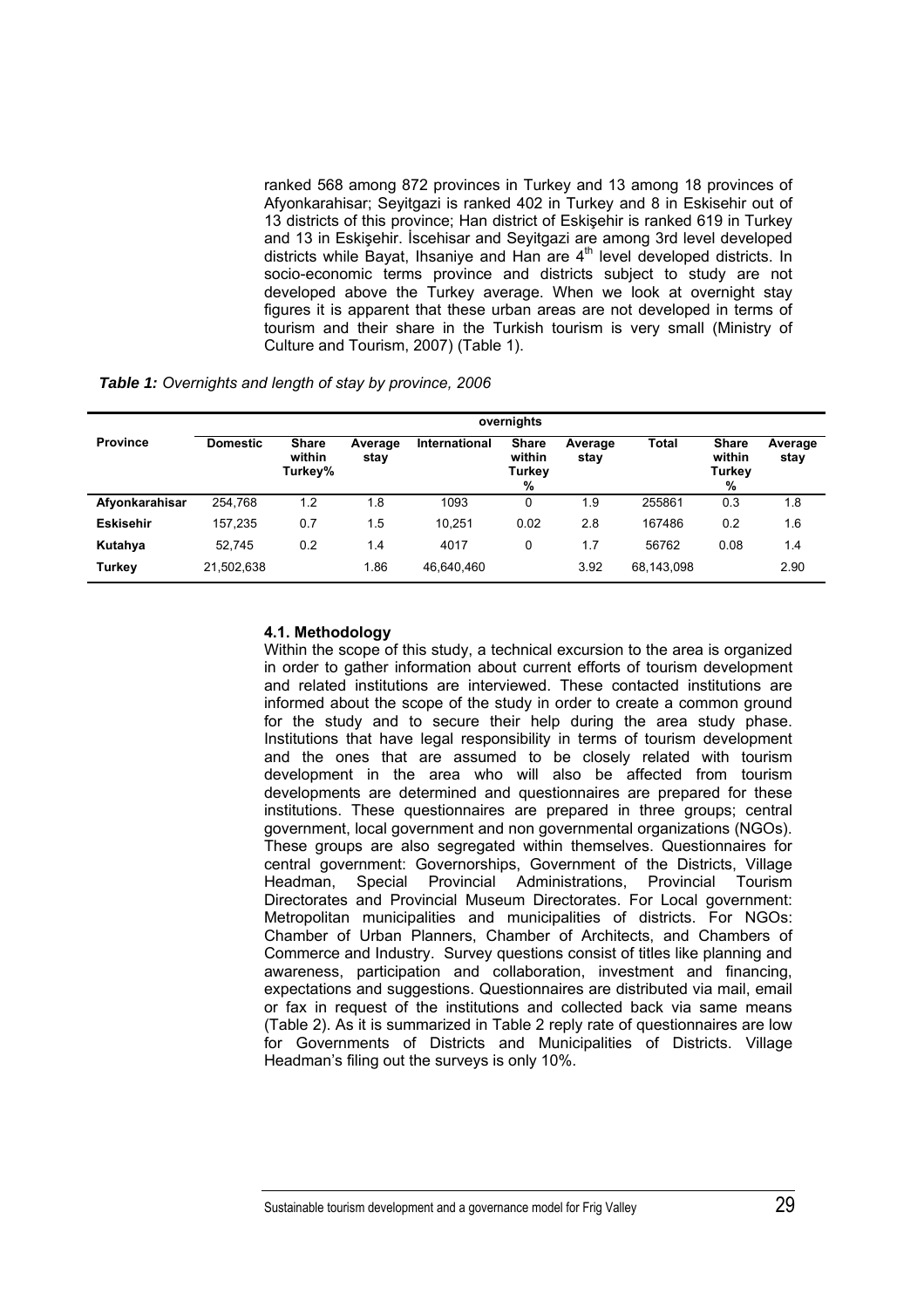| Government                | NGO's |                |      |                                         |       |       |    |
|---------------------------|-------|----------------|------|-----------------------------------------|-------|-------|----|
| <b>Central Government</b> | Total | Reply          | $\%$ | <b>NGO</b>                              | Total | Reply | %  |
| Governerships             | 3     | 3              | 100  | Chambers of<br>Commerce and<br>Industry | 4     | 3     | 75 |
| <b>Special Provincial</b> | 3     | 3              | 100  |                                         |       |       |    |
| Administrations           |       |                |      | <b>NGO/specialist</b>                   |       |       |    |
| <b>Provincial Tourism</b> | 3     | 3              | 100  |                                         |       |       |    |
| <b>Directorates</b>       |       |                |      |                                         |       |       |    |
| Provincial Museum         | 3     | 2              | 66   |                                         |       |       |    |
| <b>Directorates</b>       |       |                |      |                                         |       |       |    |
| Government of Districts   | 5     | 2              | 40   |                                         |       |       |    |
| Village Headman           | 19    | $\overline{2}$ | 10   | Chamber of Urban                        | 4     | 3     | 75 |
| <b>Local Government</b>   |       |                |      | Planners                                |       |       |    |
| Metropolitan              | 3     | 3              | 100  | <b>Chamber of Architects</b>            | 3     | 1     | 33 |
| Municipality              |       |                |      |                                         |       |       |    |
| Municipalities of         | 7     | 3              | 43   |                                         |       |       |    |
| <b>Districts</b>          |       |                |      |                                         |       |       |    |

*Table 2: Distribution of questionnaires by stakeholders* 

# **4.1.1. Research questions**

In this study stakeholders' awareness of current planning projects in the area, their studies on the development of the area and their institutional potential to contribute to the development of the area are investigated under the survey topic of *planning and awareness;* participation level and participation methods of institutions to current studies, information exchange with other institutions about projects handled by each institutions and their methods investigated under the survey topic of *participation and collaboration;* which investments should be done, different types of investments and financial resources needed for investments under the survey topic of *investment and financing;* potentials of the area, problems occurred during tourism development activities, proposals and expectations about planning, collaboration, coordination, financing and institutionalization are investigated under the survey topic of *expectations and suggestions.* 

# **4.2. Results**

Results are grouped according to above mentioned survey topics.

# **4.2.1. Planning and awareness**

There are three different planning studies prepared for the area; 1/ 100.000 scale Master Plans (prepared separately for Afyonkarahisar, Eskişehir and Kütahya provinces), 2023 Tourism Action Plan (prepared by the Ministry of Culture and Tourism) and Frig Valley Culture Road Project (prepared by joint efforts of governorships of three provinces under the coordination of the Ministry of Culture and Tourism). None of the Governorships in the area is included in the preparation process for Tourism Action Plan of the Ministry. Governorships, on the other hand, think that 1/ 100.000 scale Master Plans are insufficient. There are problems with both Master planning processes and implementation process. Kütahya, Afyonkarahisar and Eskişehir Urban Development Plans, Implementation Plans and Conservation Plans are marred with problems both at the provincial and district levels. Actual mapping problems, outdated implementation plans, lack of conservation plans that does not take into account strategic decisions and processes aiming to solve actual planning problems appear as other major issues. Excluding related municipalities from upper scale planning processes leads to separation of master plans and plans prepared by municipalities. This leads to divergence of planning processes at two different levels and creates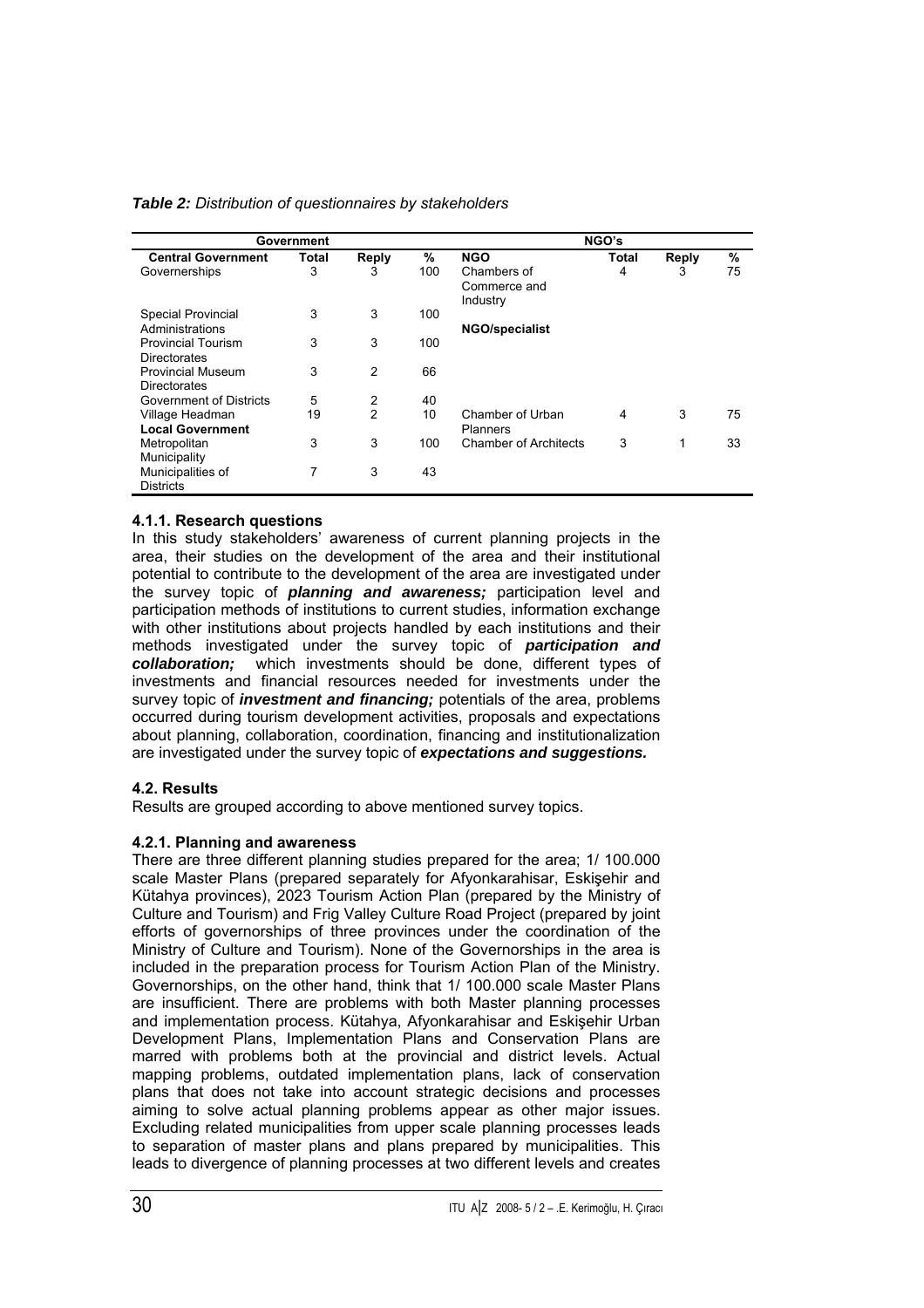problems since two different levels are disconnected from each other. On the other hand most of the mentioned municipalities lack their own planning departments, technical staff, especially planners and lack the institutional capacity and this renders local administrations useless and obsolete in managing the dynamics of the area.

*Table 3: Indicated potentials and limitations of the area* 

| <b>Groups interviewed</b>                | potentials                          | limitations                                                       |
|------------------------------------------|-------------------------------------|-------------------------------------------------------------------|
| Governorships                            | Alternative tourism area            | High costs, financial                                             |
|                                          | (cultural+thermal)                  | shortcomings, unplanned                                           |
|                                          |                                     | area                                                              |
| <b>Special Provincial</b>                | Natural and thermal tourism         | Largeness of the area,                                            |
| Administrations                          | resources, undiscovered region      | financial shortcomings and                                        |
|                                          |                                     | poverty, lack of marketing                                        |
|                                          |                                     | and advertising, insensibility<br>of the authorities in the area. |
|                                          |                                     | lack of sustainable policies                                      |
| <b>Provincial Tourism</b>                | Cultural heritage, cultural+thermal | High costs, poverty of the                                        |
| Directorate                              | tourism resources, undiscovered     | local community                                                   |
|                                          | region, variety in flora+fauna      |                                                                   |
| <b>Provincial Museum</b>                 | Cultural heritage, thermal tourism  | Lack of conservation                                              |
| Directorate                              | resources                           | studies, existence of                                             |
|                                          |                                     | residential areas and                                             |
|                                          |                                     | military zones                                                    |
| Metropolitan Municipality                | Cultural heritage, tourism,         | Lack of collaboration and                                         |
|                                          | commerce                            | authority                                                         |
| Municipalities of the                    | Similar characteristics to          |                                                                   |
| <b>Districts</b>                         | Cappadocia, cultural heritage,      |                                                                   |
|                                          | natural resources                   |                                                                   |
| Chambers of Urban<br>Planners/Architects | Cultural heritage, natural tourism  | Lack of coordination                                              |
| <b>Chambers of Commerce</b>              | resources                           | between the provinces and<br>collaboration of the actors in       |
| and Industry                             |                                     | the area, financial                                               |
|                                          |                                     | shortcomings, lack of                                             |
|                                          |                                     | tourism infrastructure.                                           |
|                                          |                                     | destruction of cultural                                           |
|                                          |                                     | resources, lack of                                                |
|                                          |                                     | transportation and                                                |
|                                          |                                     | infrastructure, existence of                                      |
|                                          |                                     | too many actors in the area                                       |
|                                          |                                     | that takes place among the                                        |
|                                          |                                     | borders of three provinces,                                       |
|                                          |                                     | largeness of the area                                             |

Nearly all groups interviewed in the area show high awareness about the potential and importance of the area and problems with the development process (Table 3). All three governorships in the area are aware of the potential and importance of the area of Frig Valley and define their provinces as "sub area with strategic importance." According to the stakeholders in the area, Frig Valley has the potential to become an alternative tourism (culture and health), commerce and services area. Natural resources are considered as an important potential whereas the fact that the area is not discovered yet as a tourist destination is evaluated as an important potential by Special Provincial Administrations and Provincial Tourism Directorates.

In order to support the planning process and to precipitate the preparation of inventory about the area Afyonkarahisar and Eskişehir Governorships initiated archeological evaluation, digging and infrastructure studies within their borders in cooperation with the Ministry of Culture and Tourism. Basic differences of views between Governorships and Governments of the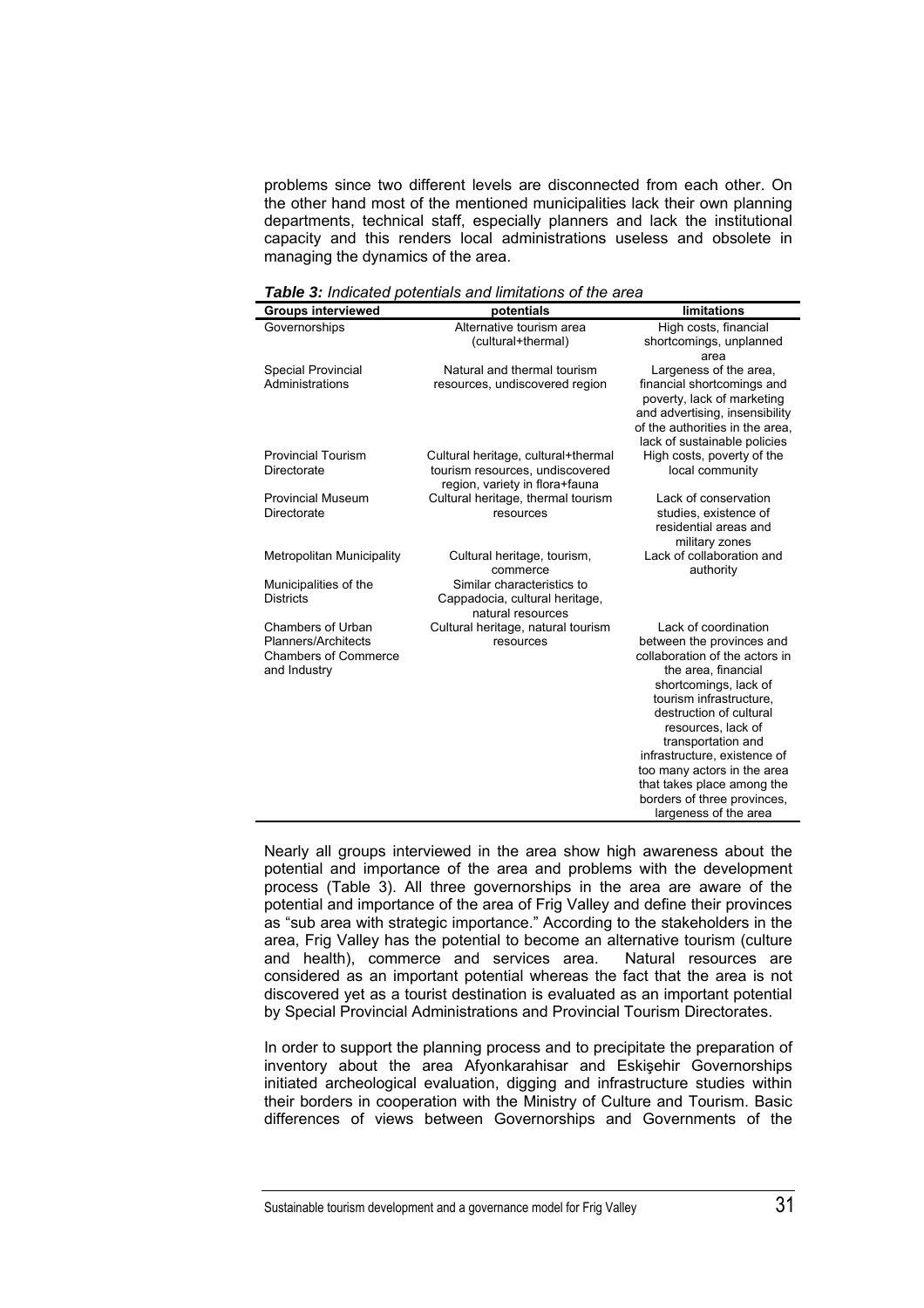Districts are that, although Governments of Districts have no institutional studies about the area, they stipulate bringing the dynamic private sector to the area, using public-private sector partnership schemas when needed, they point to the need for promoting the area in an organized fashion and render a regulatory role for state in the area development.

## **4.2.2. Participation and collaboration**

During the planning studies related units are tried to be integrated in the process but continuous participation and their transfer in to implementation could not be ensured due to scale and processes of the studies. In another level Master Plans prepared by Governorships included limited participation of local actors but coordination of three Governorships are not provided. Governments of Districts are not included into any processes, although they have information about planning processes and potentials of the area. Governments of Districts stress that institutional bureaucracy is like a barrier to participate the process. Special Provincial Administrations took active role in the preparation of the Master Plan. In the planning process Provincial Tourism Directorates are asked about their opinions and participated in the planning process through various methods. It has been argued that proclamation of the area as a conservation site and global decisions proposed at the Master Plan level are insufficient for the needs of the area.

In terms of participation especially Eskişehir and Afyonkarahisar governorships adopted a participatory principle that can integrate all stakeholders in the area and ensure multi stakeholder participation (Table 4); however it is seen that they could not provide this multi actor participated process in the planning phase.

All three governorships argue that collaboration is required however they fail to have initial studies on the application methods of this cooperation or systemic approaches about it. Governorship of Eskişehir envisages committees that include different institutions whereas Afyonkarahisar stipulates coordination through developing joint projects. Kütahya on the other hand, by only holding meetings, reduces coordination and participation to a solely informatory process.

In the planning process views of Chambers of Architects, Chambers of Urban Planners and Chambers of Commerce and Industry are not taken into account. NGOs require participation of all stakeholders into the process and point to an important shortcoming of the process. It is indicated that creating a platform that includes all stakeholders and providing continuity of this platform is a sine qua non for the process. Chambers of Urban Planners define confusion of authority between administrative borders and levels in the planning and management processes as an important legal threshold. Chambers of Commerce and Industry which require that all private and public institutions should work together in the process point to incomplete inventory, insufficient archeological digging and lack of promotion for the area as major problems.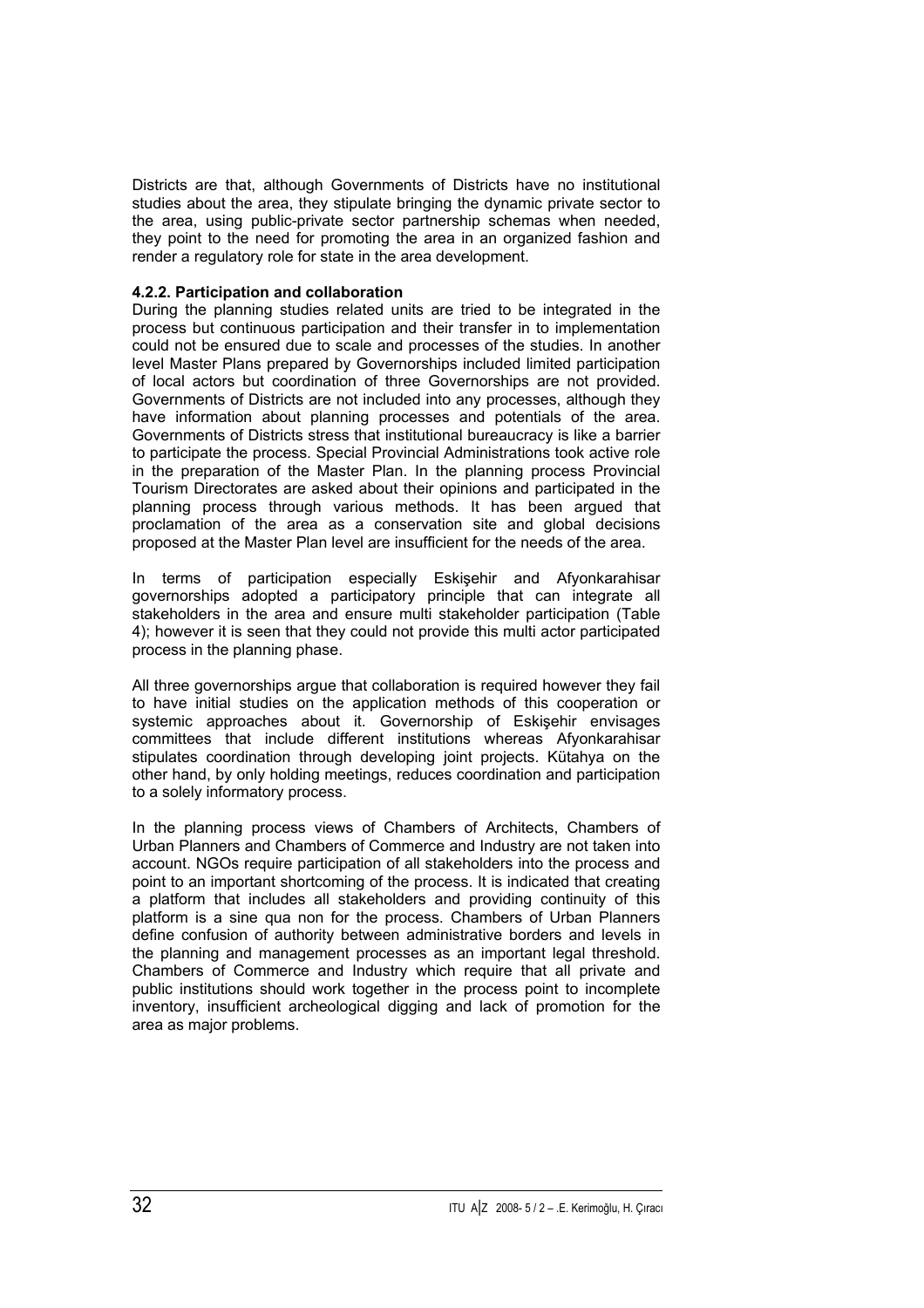*Table 4: Stakeholders should take part in the process* 

| <b>Stakeholders</b>                   | <b>Groups interviewed</b> |                                                |                                             |                                            |                                                |                                     |                                       |                    |  |
|---------------------------------------|---------------------------|------------------------------------------------|---------------------------------------------|--------------------------------------------|------------------------------------------------|-------------------------------------|---------------------------------------|--------------------|--|
| should take<br>part in the<br>process | Governorship<br>$(3)^{*}$ | Special<br>Provincial<br>Administration<br>(3) | Provincial<br>Tourism<br>Directorate<br>(3) | Provincial<br>Museum<br>Directorate<br>(2) | Government<br>of the<br><b>District</b><br>(2) | Metropolitan<br>Municipality<br>(3) | Municipalities<br>of Districts<br>(3) | <b>NGOs</b><br>(4) |  |
| <b>Ministry</b>                       |                           |                                                |                                             |                                            |                                                |                                     |                                       |                    |  |
| Governorship                          |                           |                                                |                                             |                                            |                                                |                                     |                                       |                    |  |
| Local                                 |                           |                                                |                                             |                                            |                                                |                                     |                                       |                    |  |
| government                            |                           |                                                |                                             |                                            |                                                |                                     |                                       |                    |  |
| <b>NGOs</b>                           |                           |                                                |                                             |                                            |                                                |                                     |                                       |                    |  |
| <b>University</b>                     |                           |                                                |                                             |                                            |                                                |                                     |                                       |                    |  |
| Private                               |                           |                                                |                                             |                                            |                                                |                                     |                                       |                    |  |
| sector                                |                           |                                                |                                             |                                            |                                                |                                     |                                       |                    |  |
| Local                                 |                           |                                                | 3                                           | 2                                          | 2                                              |                                     |                                       |                    |  |
| community                             |                           |                                                |                                             |                                            |                                                |                                     |                                       |                    |  |

**\*( )** number of questionnaires

Governorship of Eskişehir accepts the fact that although there are problems with coordination among stakeholders there are no legal limitations hampering coordination efforts. As all officials unanimously accept that the area has a huge potential, the fact that most of its potential is still awaiting to see the sunlight is uttered as a major problem. Also lack of attention to the process from related directorates is mentioned as an important threat. This structure precludes joint decision making processes. Another institution which thinks that the Ministry failed to provide sufficient coordination and participation in the upper scale planning processes are Metropolitan municipalities. All Metropolitan municipalities concur that universities should play an important role in the process and they criticize Governorships of failing to adopt joint behavior principle. Metropolitan municipalities defend that there are no legal thresholds precluding implementation of the process and providing coordination and participation. They argue in favor of clear definition of implementation processes and encouragement of new enterprises in the area. Village Headsmen are aware of the potentials of the area as well. Rural Services Provincial Directorates provided information flow in this area. Yet, there are no relations with the Ministry and governorships due to lack of projects related with local resources, resource distribution and promotion. Avoiding usage of local values in promotional activities, which are already less than should be, about the area is among the cited major problems along with lack of transportation and harming the environment.

#### **4.2.3. Investment and financing**

All contacted institutions point financial shortcomings as a common problematic area. Yet, none of the stakeholders proposed models for new formations. European Union funds are, though partially, seen as the only solution to financial problems. According to the views of stakeholders that should have a voice in the sustainable tourism planning in the area, financial resources for the projects in the area should be met by private sector, public and NGO funds. Public financing proposals mainly focus on the Ministry of Culture and Tourism, Special Provincial Administrations, local government and university resources. Together with these EU funds, foreign credits, assistance funds from foreign institutions and tourism incentives and credits are also stressed as financing options (Table 5).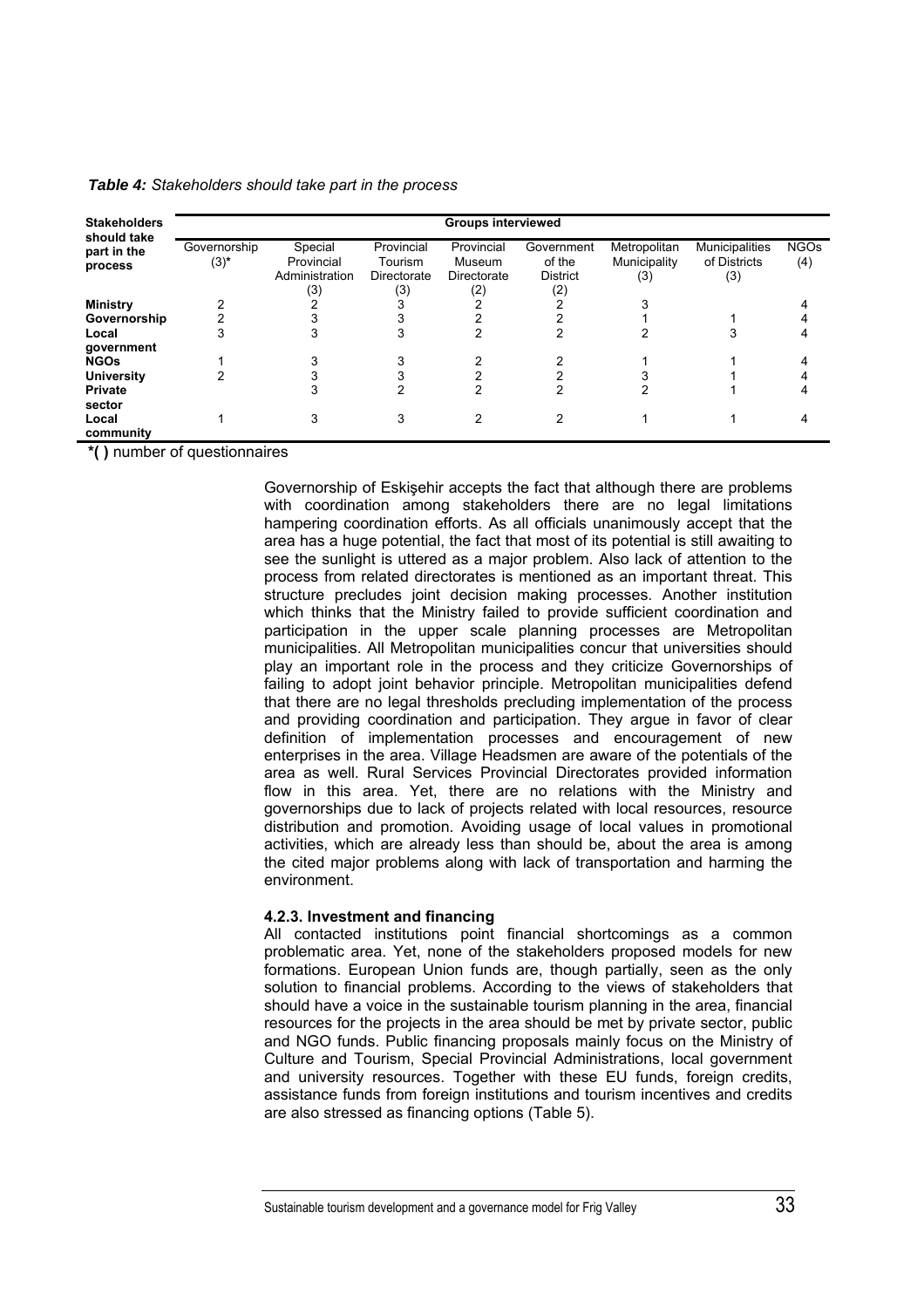# **4.2.4. Expectations and suggestions**

Eskisehir Special Provincial Administration has proposals about new financing models. According to this, there will be a company established in order to oversee the area administration. According to the Special administration coordination could be provided by this company. According to Village Headmen lowest administrative levels should be integrated in to the process and healthy and long term decision processed should be constructed through coordination.

| <b>Groups interviewed</b>                                                                                              | <b>Expected investments from</b><br><b>Private sector/industry</b>                                                                                      | <b>Expected investments from</b><br><b>Public</b>                                                                                          |  |  |  |
|------------------------------------------------------------------------------------------------------------------------|---------------------------------------------------------------------------------------------------------------------------------------------------------|--------------------------------------------------------------------------------------------------------------------------------------------|--|--|--|
| Governorships                                                                                                          | Accommodation, scheduled tours<br>of agencies, Cafe-food and<br>beverage facilities                                                                     | Restoration, Master plan,<br>Projects<br>Transportation, Archeological<br>digs                                                             |  |  |  |
| <b>Special Provincial</b><br><b>Administrations</b>                                                                    | Accommodation, scheduled tours<br>of agencies , Promotion and<br>marketing                                                                              | Physiotherapy and<br>Rehabilitation center,<br>Conservation studies,<br>Promotion and marketing,<br>Infrastructure                         |  |  |  |
| <b>Provincial Tourism</b><br><b>Directorate</b>                                                                        | Accommodation, scheduled tours<br>of agencies,<br>Recreational areas, Tourist guide<br>services                                                         | Master plan, Transportation,<br>Archeological digs, Creation of<br>a database and inventory,<br>Promotion and marketing.<br>Infrastructure |  |  |  |
| <b>Provincial Museum</b><br><b>Directorate</b>                                                                         | Accommodation, scheduled tours<br>of agencies , Thermal tourism<br>investments                                                                          | Transportation, Archeological<br>digs, Restoration,<br>Conservation studies                                                                |  |  |  |
| Government of the<br><b>District</b>                                                                                   |                                                                                                                                                         |                                                                                                                                            |  |  |  |
| <b>Village Headman</b>                                                                                                 | Thermal tourism investments,<br>Recreational areas                                                                                                      | Promotion and marketing,<br><b>Conservation studies</b>                                                                                    |  |  |  |
| Metropolitan<br><b>Municipality</b>                                                                                    | Accommodation, scheduled tours<br>of agencies                                                                                                           | Restoration, Conservation<br>studies, Promotion and<br>marketing, Transportation,<br>Archeological digs                                    |  |  |  |
| <b>Municipalities of the</b><br><b>Districts</b>                                                                       | Thermal tourism investments,<br>Recreational areas                                                                                                      | Accommodation,<br>Transportation, Promotion and<br>marketing                                                                               |  |  |  |
| <b>Chambers of Urban</b><br><b>Planners/Architects</b><br><b>Chambers of</b><br><b>Commerce and</b><br><b>Industry</b> | Scheduled tours of agencies,<br>Promotion and marketing<br>Accommodation, Commerce and<br>entertainment centers, Thermal<br>tourism investments, Airway | Museum infrastructure,<br>Transportation,<br>Personnel/staff, Promotion and<br>marketing, Archeological digs,<br>Infrastructure            |  |  |  |
|                                                                                                                        | transportation, Tourist guide<br>services                                                                                                               |                                                                                                                                            |  |  |  |

*Table 5: Expected investments from public and private bodies*

All contacted institutions agree that the Ministry should take the coordinator role. According to interviews universities, NGOs, professional chambers, private sector and local public, as well as the central and local administrations are expected to take part actively in the process. Insufficient inventory of the area, lack of promotional activities and financial problems are among the weakest parts mentioned by the officials and are expected to be considered effectively.

### **4.3. Discussion of the results**

First and foremost, the area should be taken as a whole both in terms of geographical location and cultural and natural resources and it should be accordingly planned and administered as a sub area.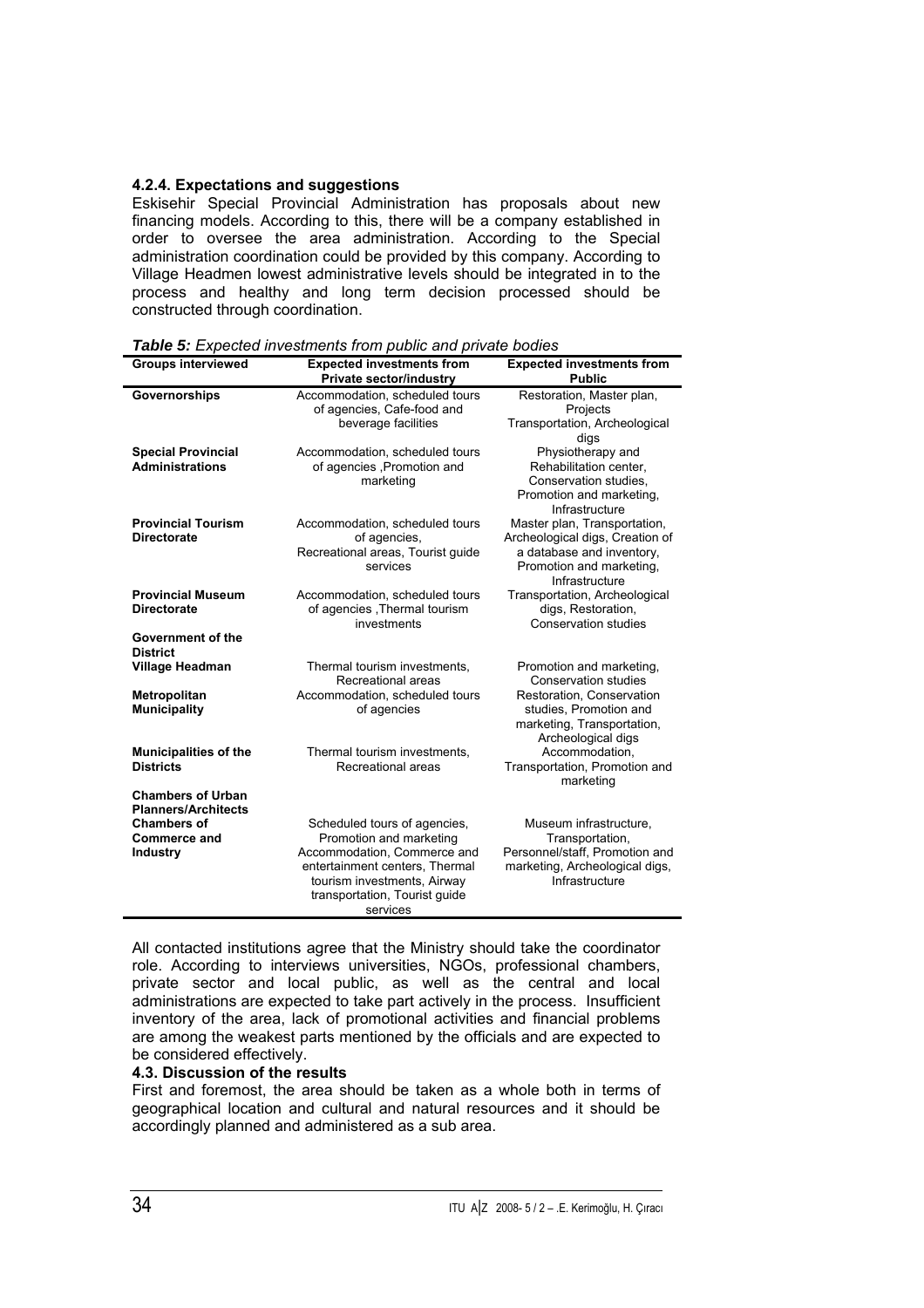In sum, it can be argued that in the area in general there are institutions with high awareness but they are not involved in action and when they are included into the process or backed with necessary support there are sufficient institutional capacity that can participate swiftly in planning and implementation processes. As cooperation between stakeholders is necessary in order to ensure sustainable tourism development in the area, certain institutional arrangements should be uphold. Institutions contacted within the scope of the study also indicated that cooperation and coordination are essential for reaching common goals and completing planning processes. Analysis shows that goals are common/similar and planning of the area should be conducted in a comprehensive fashion with the participation of all stakeholders. This is a positive sign for essential cooperative work in the area.

Major problem in the case study is that there is confusion of authority between different actors due to administrative divisions and the number of stakeholders seeking to take part in the planning process whereas the area of Frig Valley should be evaluated as a whole. In addition to this institutional problem the area has infrastructure, superstructure and financial problem and a chronic lack of planning. Although these problems are closely related with institutional problems facing the area, it would not be wrong to argue that similar problems with infrastructure, planning and financing can be seen in other areas of Turkey similar to the Frig Valley.

When we look at the analysis according to the answers provided separately by different institutions it can be argued that they agree on common goals and targets about the development of the area. Major problems are how these common policies would be applied with administrative coordination and what would be the legal devices directed at application of these policies. Potentials of the area is accepted by all actors in the area and the need to some up with a common vision based on this strong potential is also accepted unanimously. Officials envisioning development of health/thermal and culture tourism in the area complain about lack of planning, organization, collaboration and implementation studies to match this goal. It is thought that an organized effort that is highly sensitive to participation of different actors can be successful with a single coordinating body in the center of the structure and the Ministry of Culture and Tourism offered by all actors as the best coordinator to organize these efforts.

### **5. A Governance model proposal for sustainable tourism development of Frig Valley**

Sustainable tourism development can be ensured in an area by taking into account the area specific conditions because in every area there are different stakeholders and interest groups that differentiate according to the features of the area and development plans for each area should be developed accordingly. In sustainable tourism development process, there are no standardized procedures that guarantee solution of problems and success of the planning. The process requires two steps; "goal definition" in which the goals are clarified and "planning" step in which it is determined how goals will be acquired (Kernel, 2005). Cooperation is also provided in a similar steps; 'coordination of policies' ensures goals and targets are agreed upon and "administrative coordination" determines tools to be used in order to reach agreed targets (Hall, 1999).

Sustainable tourism development and a governance model for Frig Valley 35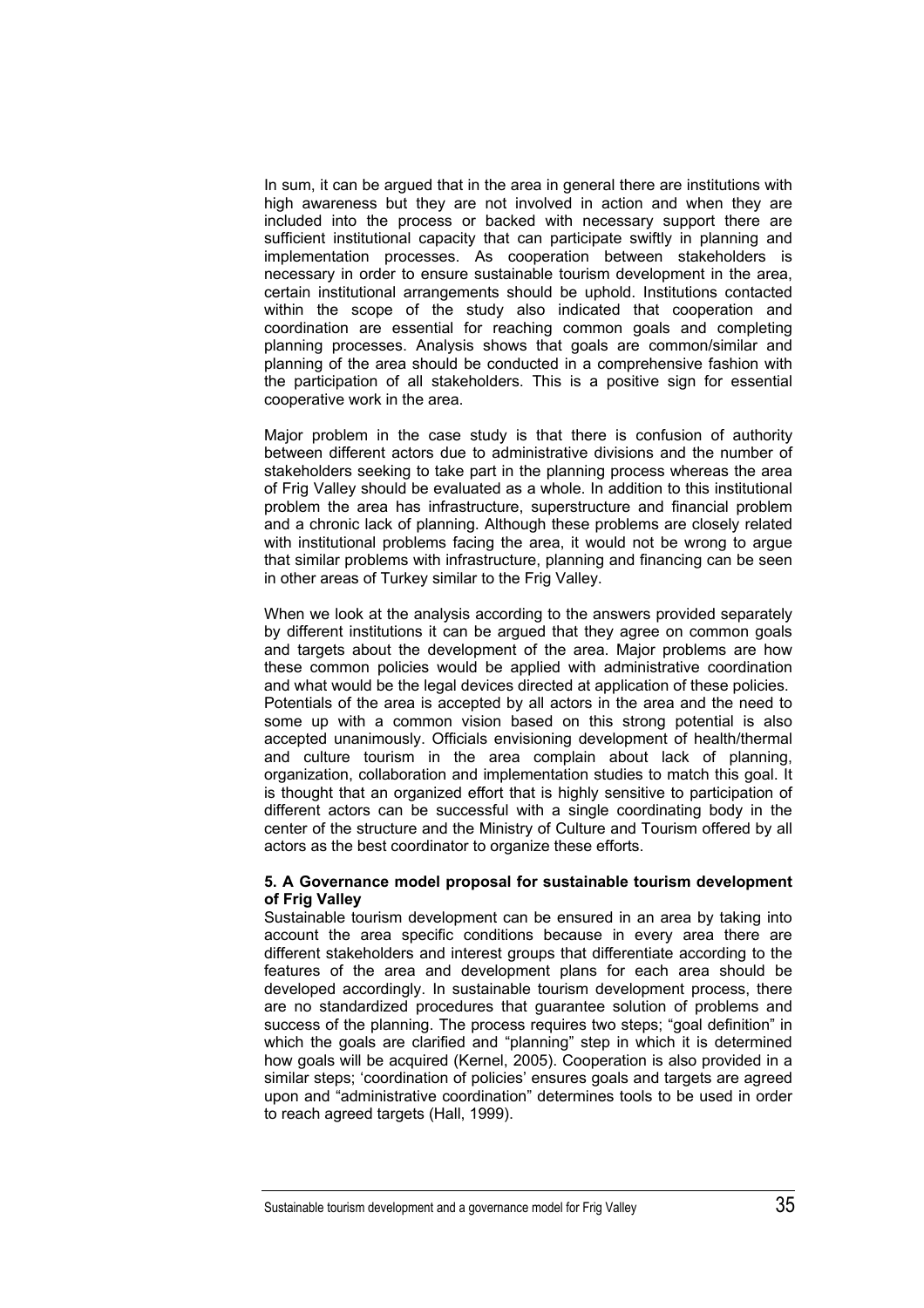

*Figure 3: Proposed governance model* 

Interviews in the area reveal the need for a special imitative for coordination which is specific to this area. It is widely believed that the coordinating institutions should be the Ministry of Culture and Tourism. Yet, as important as the national approaches to tourism development a local perspective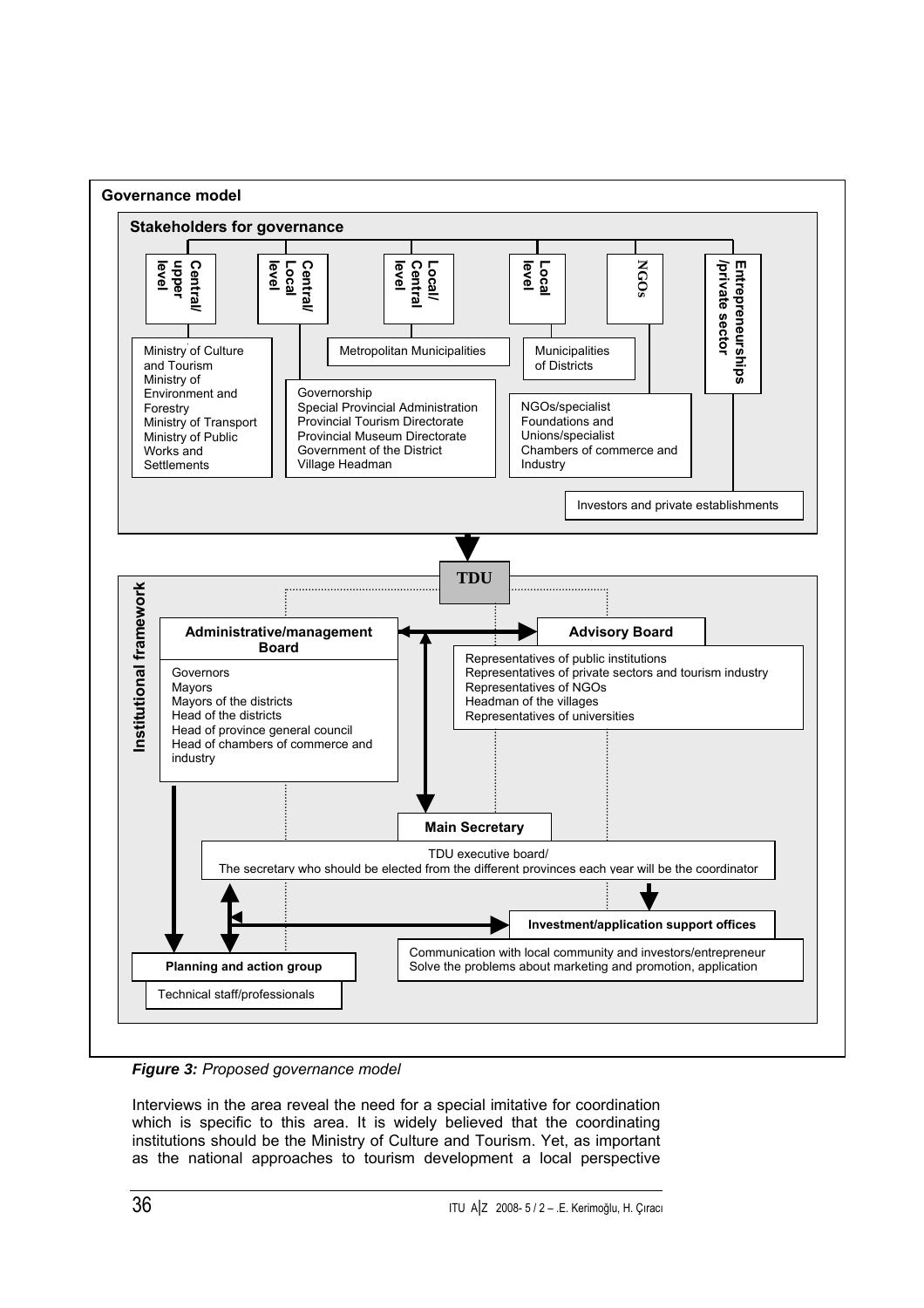should be adopted, more than the national approach in order to survive a sustainable relationship at the local level. Local organs are the closest institutions to the local actors, yet their institutional capacities are very important for the roles they are going to play at the local level.

As indicated above political and administrative coordination comes to the fore in terms of coordination. A high level coordinator institution (Frig Valley Tourism Area Development Union-TDU) with an institutional structure that is tied to an organization model which is not disconnected with the local can be projected. This institution should: *have the expert level that can take responsibility in tourism matters, have the ability to construct strategic plans, and the ability to provide links with all actors throughout the process, have the ability and authority to put tourism strategies into action and have the ability to manage tourism resources equally and effectively.* In another point, this institution should be able to work out the relationship with the industry and make the others feel assured about the decisions and actions taken are sustainable. This appears to be closely related with political power and considerations. Related with all these features a governance model that can be offered for the administration of the area is proposed in Figure 3.

This model proposes a general approach that should be developed within the scope of legislations in effect during application phase. The planning process for the area should start with upper scale plans as Regional Tourism and Regional Development Plans and in a coordinative fashion should comprise Master Plan and/or Strategic Plan together with Local Level Implementation/Zoning Plans. Plans devised by Tourism Development Union or commissioned by Tourism Development Union to another agency for preparation should be approved by related ministries after coordinated informatory efforts of Tourism Development Union (Figure 4).



*Figure 4: Planning process*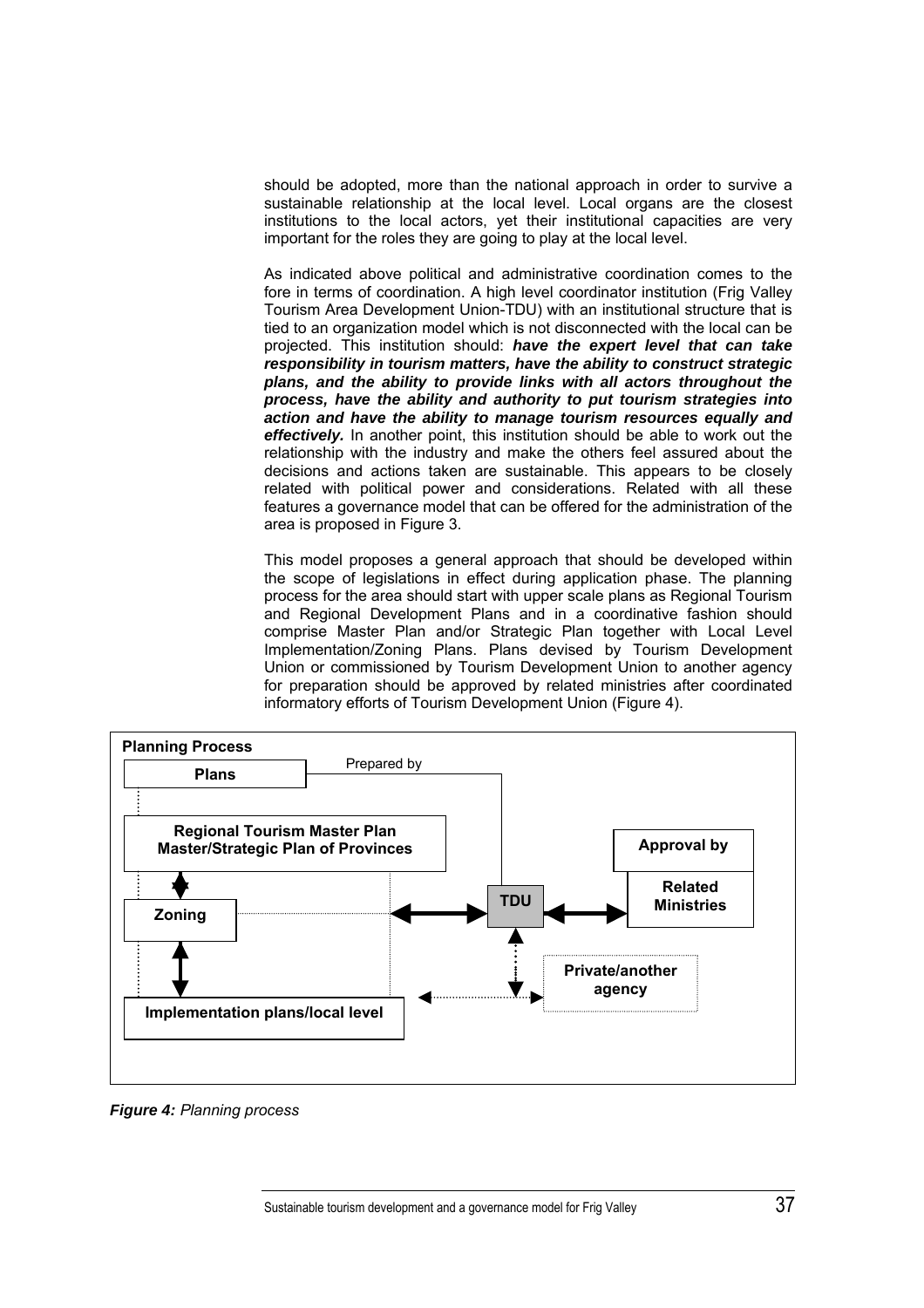## **6. Conclusion**

Tourism Development Union which is constituted according to the mentioned model is expected to prepare plans related to the area or get them prepared, get approvals for the plans and implement them, when necessary implement required regulations with the authority it gets from the Ministry of Culture and Tourism or other related ministries through devolution of authority, keep the balance between socio-economic development and protection of natural and cultural resources in the area, ensure environmental quality in the international standards and last but not least it is expected to make all of these sustainable.

Basic principle for the approaches of the proposed model is comprehending, planning and administering the area in question as a whole with all its potential and dynamics. In this context, establishing a coordinative unit that will ensure coordination and continuous and reflective interaction between all related actors is inevitable. Interactive participation of lowest level actors moves the model away from a centralist approach, "planning" and "planning management" processes are designed operate in a structure which allows them regenerate during the process and that can increase the capacity of present institutions by all dimensions. Only this kind of a structuring can develop and manage dynamics and potentials of the area in a long term sustainable viewpoint.

Main determinants of policies proposed in this field should be an applicable tourism development and elaboration of principles related with sustainability. Development of direct relationships between various government agencies, especially between local actors at the same level and communication between stakeholders should be initiated through construction of the basic terminology and standardization of basic applications. In the application phase alternative management techniques that allow for flexible applications used in cases of different problem types occurring in the area should be encouraged.

*Author´s note: We thank Dr. Sirma Turgut for her assistance on all the stages of the research project and support on this paper and her insight. We thank Dr. Cemil Ceylan for his assistance on preparing questionnaires. We thank Murat Cemal Yalcintan for his support on the project. This paper prepared from the research project, titled 'Sustainable Tourism Development based on Network Behaviours of Cities in Regional Planning and a Governance Model for Frig Valley' was supported by ITU research foundation.* 

### **References**

- Araujo, L, Bramwell, B, (1999), 'Stakeholder assessment and collaborative tourism planning: the case of Brazil's Costa Dourada Project', **Journal of Sustainable Tourism***,* 7, 356-378
- Becker, E, Jahn, T, Stiess, I, (1999), 'Exploring uncommon ground: Sustainability & social sciences', In E. Becker, & T. Jahn (Eds.), **Sustainability and the social sciences** (p. 5), Germany: UNESCO, Institute for Social-Ecological Research (ISOE)
- Benveniste, G, (1989), *'***Mastering the Politics of Planning: Crafting Credible Plans and Policies that Make a Difference'**, San Francisco: Jossey-Bass
- Bossell, H, (1999), '**Indicator for sustainable development: Theory, method and application**', Manitoba, Canada: International Institute for Sustainable Development (IISD)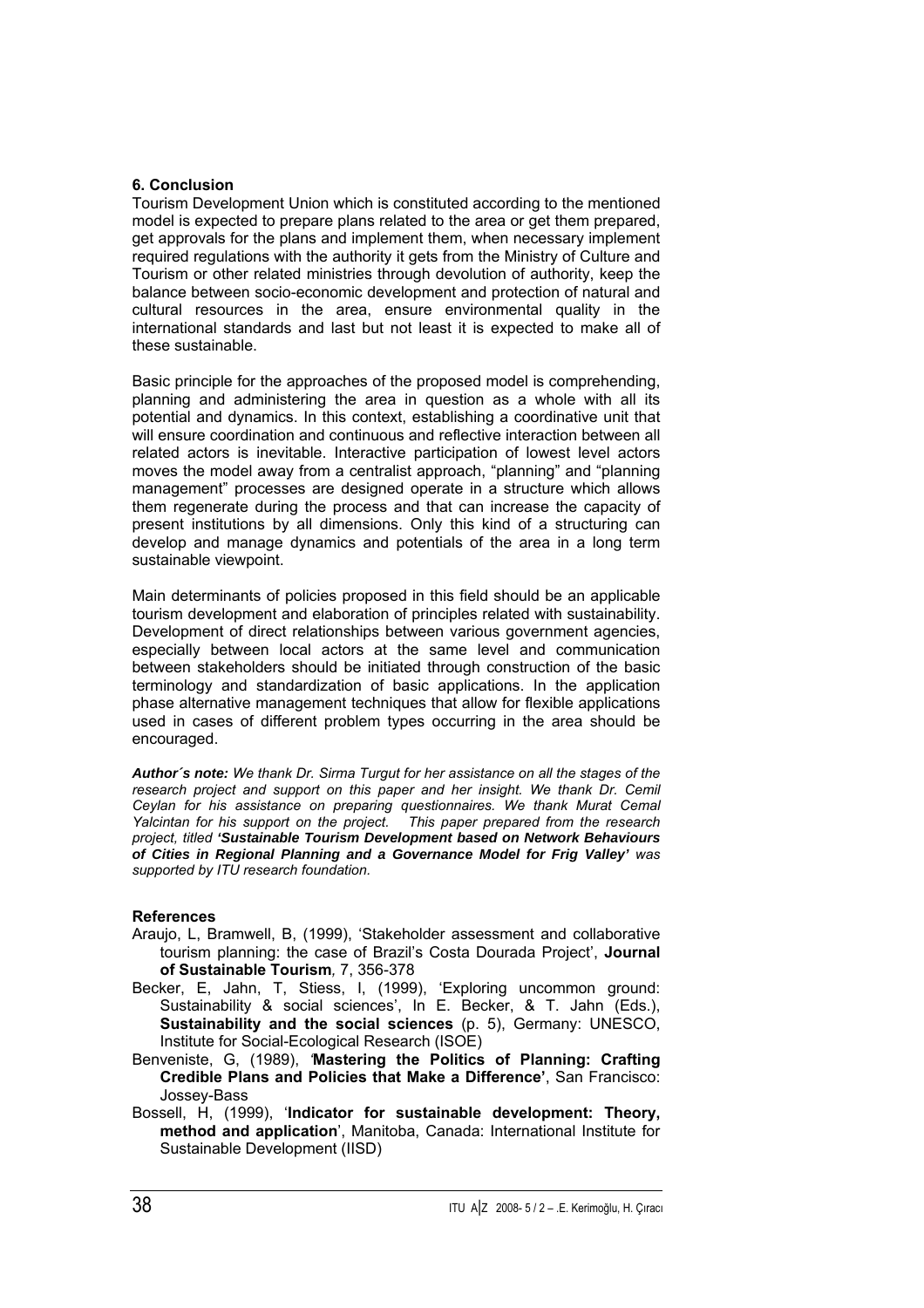- Bramwell, B, Lane, B, (1993), 'Sustainable Tourism: an evolving global approach', **Journal of Sustainable Tourism***,* 1, 1, 1-5
- Bramwell, B, Sharman, A, (1999), 'Collaboration in Local Tourism Policy Making', **Annals of Tourism Research**, 26, 2, 392-415
- Bramwell, B, Broom, G, (1989), 'Tourism Development Action Programmes: An Approach to Local Tourism Initiatives', **Insights** *A6*:11-17
- Coccossis, H, Nijkamp, P, (1995), *'***Sustainable Tourism Development'***,* Aldershot, Avebury
- Craik, J, (1995), 'Are There Cultural Limits to Tourism', **Journal of Susainable. Tourism**, 3, 2, 87-98
- Çıracı, H, Kerimoğlu, E, Göçer, K, (2004), 'Tourism as a Development Investment in Less Developed Regions: Network Behaviour of Different Cities', **44th Congress of the European Regional Science Association***,* 25–29 August, 2004 Porto, Proceedings
- Çıracı, H, Turgut, S, Kerimoğlu, E, (2008), 'A Governance Model for Sustainable Tourism Development: the Case of Frig Valley', *İ.T.Ü. Journal A/B/C/D: A, Architecture, Planning and Design*, in Turkish, forthcoming, this paper prepared from the research project, titled *'***Sustainable Tourism Development based on Network Behaviours of Cities in Regional Planning and a Governance Model for Frig Valley***'* was supported by ITU research foundation.
- Faulkner, B, Tideswell, C, (1997), 'A Framework for monitoring Community Impacts of Tourism', **Journal of Sustainable Tourism***,* 5, 1, 3-28
- Fennell, D, A, (1999), *'***Ecotourism: An introduction'**, New York, NY: Routledge
- Global Reporting Initiative, (2000), 'Sustainability reporting guidelines on economic, environmental and social performance', http://www.globalreporting.org
- Green, H, Hunter, C, (1992), '**Tourism and the Environment: a sustainable relationship'**, New York: Routledge
- Goeldner, C, R, Ritchie, J, R, B, McIntosh, R, W, (2000), ' **Tourism: Principles, Practices, Philosophies***',* John Wiley & Sons, New York
- Hall, C, M, (1994), *'***Tourism & politics: Policy, power, & place'**, Chichester, West Sussex: John Wiley & Son Ltd
- Hall M, C, (1999), 'Rethinking collaboration and partnership: a public policy perspective', **Journal of Sustainable Tourism***;* 7
- Hall, C, (2000), '**Tourism Planning: Policies, Processes and Relationships'***,* Harlow: Prentice Hall
- Hall, C, M, Lew, A, A, (1998), 'the geography of sustainable tourism development: Introduction', In C. M. Hall, & A. A. Lew (Eds.), **Sustainable tourism: Geographical perspectives** (pp. 1–24), New York, NY: Addison Wesley Longman Ltd
- Hart, M, (1998), 'Indicators of sustainability',
- [http://www.subjectmatters.](http://www.subjectmatters/) com/ indicators
- Healey, P, (1997), *'***Collaborative Planning: Shaping Places in Fragmented Societies***'*, London: Macmillan
- Healey, P, (1998), 'Collaborative Planning in a Stakeholder Society', **Town Planning Review***,* 69:1-21
- Herremans, I, M, Welsh, C, (1999), 'Developing & implementing the company's eco tourism mission statement', **Journal of Sustainable Tourism***,* 7(1), 48–76
- HwanSuk, C, C, Sırakaya, E, (2006), 'Sustainability indicators for managing community tourism', **Tourism Management***,* 27: 1274-1289

Sustainable tourism development and a governance model for Frig Valley 39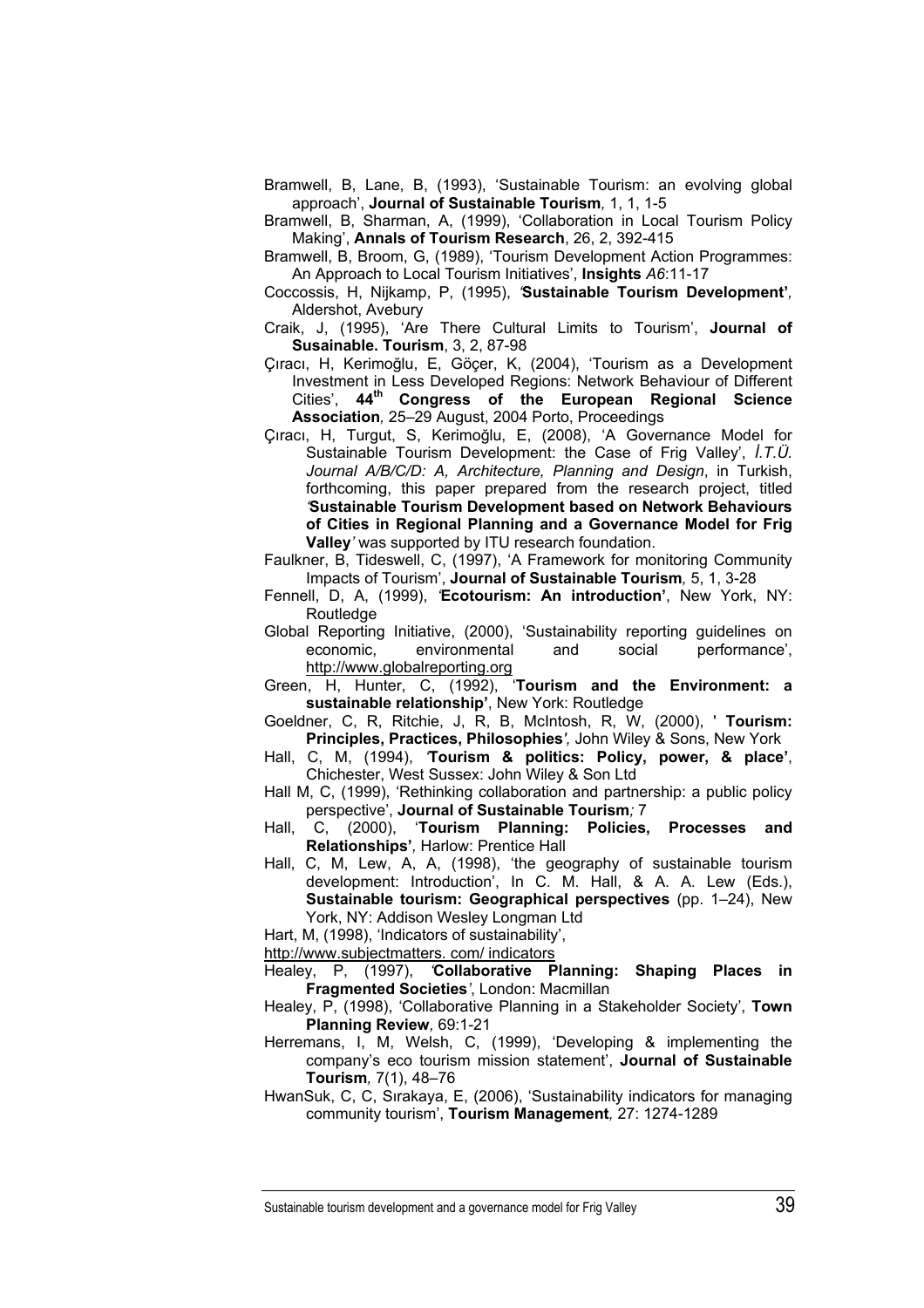Inskeep, E, L, (1991), *'***Tourism planning: An integrated & sustainable development approach***'*, New York, NY: Van Nostrand Reinhold

Jamal, T, Getz, D, (1995), 'Collaboration Theory and Community Tourism Planning', **Annals of Tourism Research**, 22, 186–204

- Jamal, T, Getz, D, (1999), 'Community roundtables for tourism related conflicts: The dialectics of consensus and process structures', **Journal of Sustainable Tourism**, 7(3), 356–378
- Jamieson, D, (1998), 'Sustainability & beyond', **Ecological Economics**, 24, 183–192
- Jenkins, L. C, (2000), 'Tourism policy formulation in the Southern African region', in **the Political Economy of Tourism Development in Africa***,* ed. P.U.C. Dieke, Cognizant, New York

Jones, T, M, (1995), 'Instrumental Stakeholder Theory: A Synthesis of Ethics and Economics', **The Academy of Management Review**, 20:404-437

- Kernel, P, (2005), 'Creating and implementing a model for sustainable development in tourism enterprises', **Journal of Cleaner Production**, 13, 151-164
- Kuik, O, Verbruggen, H, (1991), *'***In search of indicators of sustainable development**', Dordrecht, Netderland: Kluwer Academic Publishers
- Lane, B, (1994), 'Sustainable Rural Tourism Strategies: a tool for development and conservation', **Journal of Sustainable Tourism**, 2, 102-111
- Liverman, D, M, Hanson, M, E, Brown, J, B, Meredith, R, W, (1988), 'Global sustainability: Toward measurement', **Environmental Management***,* 12, 2, 133-143
- McIntosh, R, W, Goeldner, C, R, Ritchie, J, R, B, (1995), *'***Tourism: Principles, practices, and philosophies***' (7th ed),* New York, NY: John Wiley & Sons
- McIntyre, G, (1993), *'***Sustainable tourism development: Guide for local planners***',* Madrid, Spain: World Tourism Organization
- Miller, G, (2001), 'The development of indicators for sustainable tourism: Results of a Delphi survey of tourism researchers', **Tourism Management,** 22, 351-362

Ministry of Culture and Tourism, (2007), **Tourism Statistics**

- Ministry of Culture and Tourism, (2007), **Türkiye Turizm Stratejisi 2023, Eylem Planı 2007-2013**
- Page, S, (1995), '**Urban Tourism***'*, Routledge, London and New York
- Paskeleva, Krassimira, S, (2003), *'***Sustainable Urban Tourism, Involving Local Agents and Partnerships for new Forms of Governance'***,* Final Report, R&D Project of Key Action 4 "City of Tomorrow and Cultural Heritage", "Energy, Environment, and Sustainable Development" Program, "Fifth Framework Program" of the European Union
- Pearce, P, L, (1993), 'Tourist-resident impacts: Examples, explanations and emerging solutions', In W. F. Theobald (Ed.), **Global tourism: The next decade** *(pp. 103–113)*. Oxford: Butterworth-Heinemann
- Reed, M, (1997), 'Power Relations and Community-Based Tourism Planning', **Annals of Tourism Research**, 24, 556–591
- Roberts, N.C, Bradley, R, T, (1991), 'Stakeholder Collaboration and Innovation: A Study of Public Policy Initiation at the State Level', **Journal of Applied Behavioral Science***,* 27, 209-227
- Ross, S, Wall, G, (1999), 'Ecotourism: Towards congruence between theory and practice', **Tourism Management***,* 20, 1, 123-132
- Sautter, E, Leisen, B, (1999), 'Managing Stakeholders: a tourism planning model', **Annals of Tourism Research***,* 26, 312-328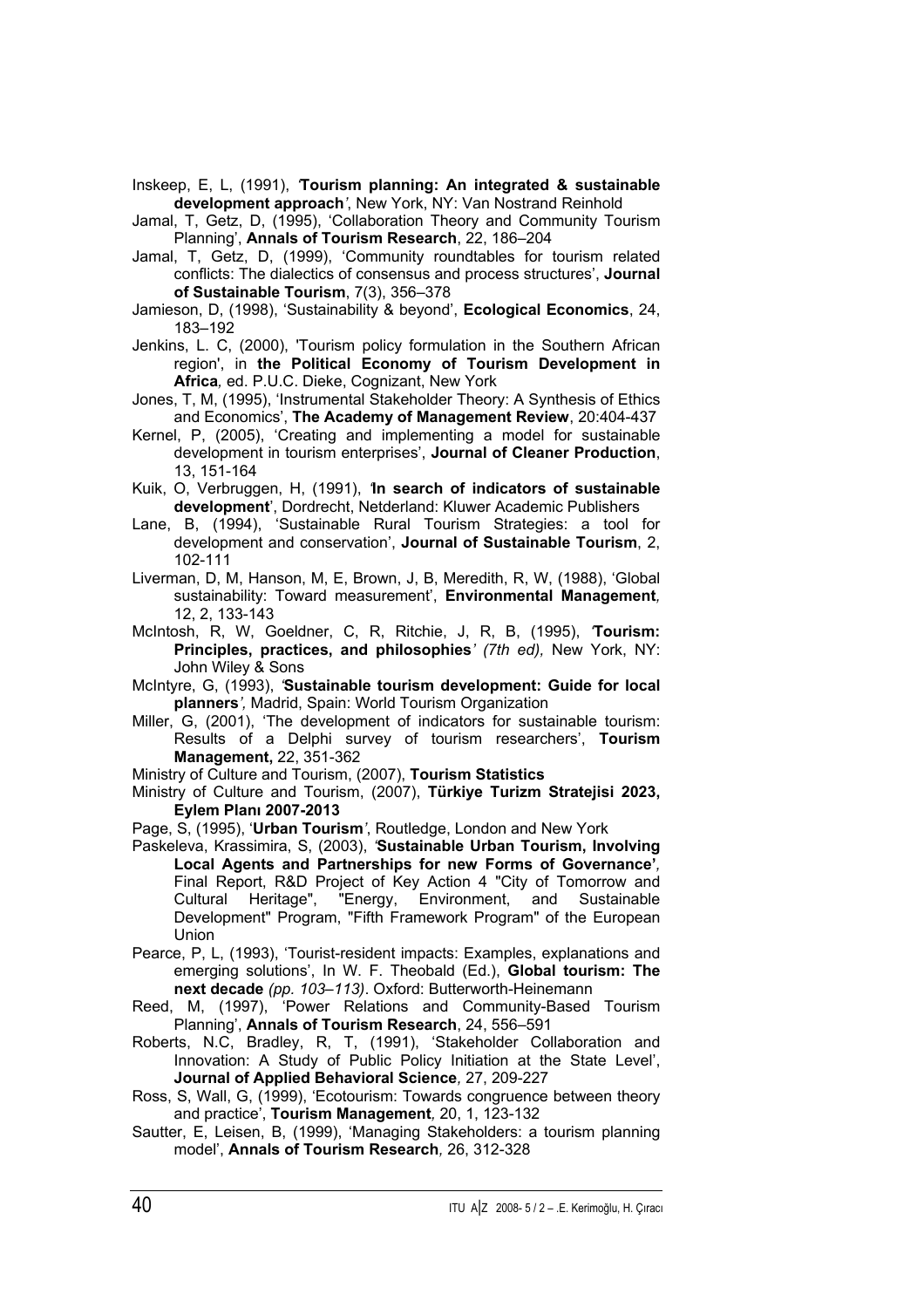- Sheehan, L, R, Ritchie, JR, B, (2005), 'Destination Stakeholders Exploring Identity and Salience', **Annals of Tourism Research**, 32, 3, 711-734
- Sirakaya, E, Jamal, T, Choi, H, S, (2001), 'Developing tourism indicators for destination sustainability', In D. B.Weaver (Ed.),*'***The encyclopedia of ecotourism***'* (pp. 411–432). New York, NY: CAB International
- SPO (State Planning Organization), (1996), (2003), **'İllerin ve Bölgelerin Sosyo-Ekonomik Gelişmişlik Sıralaması Araştırması***'*
- SPO (State Planning Organization), (2004), *'***İlçelerin Sosyo-Ekonomik Gelişmişlik Sıralaması Araştırması***'*
- Stabler, M, J, (1997), *'Tourism and sustainability: Principles to practice'*, New York, NY: Cab International
- Stabler, M, J, Goodal, B, (1997), 'Environmental Awareness Action and Performance in the Guernsey Hospitality Sector', **Tourism Management**, 18, 1, 19-33
- Timur, S, Getz, D, (2002), 'Applying Stakeholder Theory to the Implementation of Sustainable Urban Tourism', Karl Wober ed, **City Tourism 2002***,* Springer Economics, 194-210
- United Nations Conference on Environment & Development (UNCED), (1992). '**Rio declaration on environment & development'**, Rio de Janeiro, Brazil: UNCED
- United Nations Economic Program (UNEP), (2001), '**Soft mobility: Making tourism in Europe more sustainable**', Vienna, Austria: Tourism Focus, UNEP Tourism Program
- Veleva, V, Ellenbecker, M, (2001), 'Indicators of sustainable production: Framework and methodology', **New Soultion**, 11, 1, 101-120
- Wheeler, M, (1993), 'Tourism Marketers in Local Government', **Annals of Tourism Research**, 20, 354–356

#### **Sürdürülebilir turizm gelişimi ve Frig vadisi için bir yönetim modeli önerisi**

Turizm geniş ekonomik, sosyal, kültürel ve çevresel sonuçları olan sosyokültürel ve ekonomik bir olgudur, sadece pozitif ekonomik etkiler yaratarak hızla artan bir ekonomik aktivite değil, aynı zamanda yapay ve doğal çevre üzerinde tahribata sebep olabilen sosyal ve kültürel problemler yaratabilen bir uygulama alanı olarak da kabul edilmektedir. Süründürülebilir turizm, kültürel ve çevresel zararları minimuma indirmeyi, ziyaretçi memnuniyetini optimize etmeyi, bölge için uzun dönemli ekonomik gelişmeyi maksimumda sağlamayı amaçlamaktadır. Sürdürülebilir turizm kavramı, uzun dönemli, katılımcı, çevresel, sosyal, kültürel ve ekonomik uyumlu bir turizm gelişimini ifade etmektedir. İdeal olarak, yerel toplum için mevcut faydalar ve sağlanacak gelecek fırsatları arasında bir denge aramakta, bir yandan, doğal kaynakları, doğal ve kültürel mirası ve sosyoekonomik refahı göz önüne alırken, diğer yandan kültürel, çevresel, biyolojik kalite ve çeşitliliği ve bunların ev sahibi toplumla entegrasyonunu sağlamaktadır.

Sürdürülebilir turizm stratejileri çeşitli ilgi gruplarını kapsayan daha geniş ve bütüncül temele dayanmalıdır. Sürdürülebilir turizm deneyimlerini gerçekleştirmek için, sürdürülebilir turizm yönetiminde uygulama aşaması kritik bir aşamadır çünkü, sürdürülebilir turizm deneyimi ancak uygulama aşamasında etkili olmaktadır. Sürdürülebilir turizm stratejilerini uygulamak, turizm endüstrisi, ziyaretçiler, çevre ve ev sahibi toplum arasında karmaşık ilişkiler yaratmasından dolayı gerilimli bir süreç oluşturmaktadır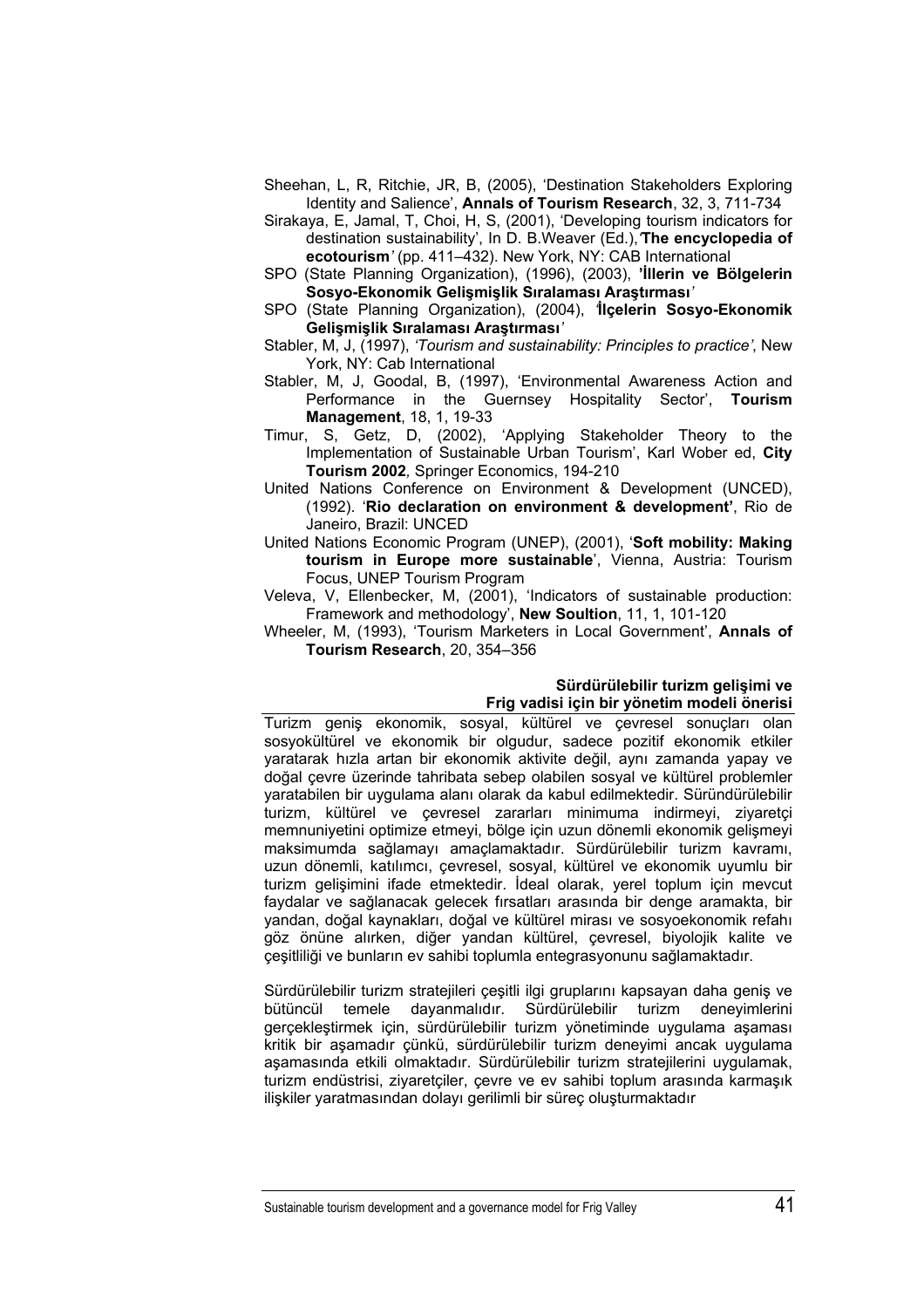Turizm stratejileri yönünden, şehirlerin tek tek ele alınarak değerlendirilmeleri yanı sıra, şehirsel sistem içinde çevrelerindeki kırsal alanlar, doğal, tarihi ve arkeolojik sitler ve komşu diğer şehirlerle birlikte, bütün olarak değerlendirilmeleri büyük önem taşımaktadır. Bölgesel kalkınma için önemli bir sektör olduğu bilinen turizm endüstrisinin yapısı, bir destinasyonun farklı özelliklerine, onun fiziksel, doğal özelliklerine, üst ve altyapısına, ziyaretçi hizmetlerine ve toplumsal olanaklarına göre değişmektedir. Ancak, turizm kaynakları ve hizmetlerin artırılması, taşıma kapasitelerinin ve sürdürülebilir kazanımların belirlenmesi, yerel organizasyonların etkinliğinin artırılması, uyuşmazlıkların azaltılması, güven ortamının sağlanması, planlama, karar verme, problem çözümü, proje belirleme ve değerlendirme süreçlerinde sorumluluğun paylaşılması, toplumla diyalogun sağlanması, sürece yerel halkın ve ziyaretçilerin katılımının sağlanması, yerel ve sosyal eşitsizliklerle mücadele edilmesi konularında başarı sağlanabilmesi, modern yönetim anlayışıyla oluşturulacak yeni ortaklıklarla mümkün olabilecektir.

Yerel koşullara bağlı olarak çok sayıdaki kurumun şehirsel gelişimden sorumlu olması sebebiyle, şehir yönetiminde tek tip bir yönetim yapısı belirlemek çok zor olmaktadır. Modern bir yönetim yapısında birçok fonksiyonun gelişiminden sorumlu olan çok sayıda aktörün, şehirsel çevrelerin yönetimi işinin içinde olması gereklidir. Şehirlerde turizm gelişimi, şehirsel gelişimin bir parçası olduğu için, şehir planlamada yaşanan tüm uyuşmazlık ve politik zorluklar şehirsel alanlarda turizmin gelişimine de yansımaktadır.

Bu çerçevede, bu çalışmanın konusu bölgesel kalkınmayı sağlamak amacıyla şehirlerdeki turizm gelişiminde, şehirlerin ortak hareket etmeleri ve kararın desteklenmesinde alıcılar ve paydaşların ortaklık davranışlarını belirleyerek, bir yönetim modeli geliştirmektir. Buna bağlı olarak Eskişehir, Afyonkarahisar ve Kütahya illerinin ortak kesişim noktasında yer alan Frig Vadisi alanı, çalışma alanı olarak belirlenmiştir. Frig Vadisi alanında, belirtilen üç ilin birbirinden bağımsız olarak, alanı turizme kazandırma ve bölgede turizmi geliştirme çabaları içerisinde olduğu bilinmektedir. Çalışma kapsamında, çalışma alanı olarak belirlenen Frig Vadisi alanına bir teknik gezi düzenlenerek alandaki çalışmalar hakkında bilgiler alınmış, etkin kurumlarla görüşülerek, ortak çalışma zemini oluşturulması ve alan çalışmalarında gerekli kolaylıkların sağlanması amacıyla, çalışma kapsamı ile ilgili olarak kendilerine bilgi verilmiştir. Alanın turizme kazandırılması amacına yönelik olarak gerek yasal sorumluluk sahibi olan, gerekse konuyla iç içe oldukları ve uygulama için önem taşıdığı düşünülen, sürdürülebilir turizm uygulamalarını etkileyecek ve bu uygulamalardan etkilenecek kurumlar belirlenmiş, bu kurumlara yönelik görüşme formları hazırlanmıştır. Bu formlar, merkezi ve yerel yönetimler, sivil toplum kuruluşları ve beklenti grupları olmak üzere 3 ayrı gruba yönelik olarak, farklı soru gruplarını içerecek biçimde düzenlenmiştir.

Çalışma kapsamında, belirtilen örnek alanda yapılan analizler doğrultusunda, yeni ortaklık mekanizmaları içinde aktörlerin temel sorumlulukları ve karar verme sürecindeki katılım koşullarının belirlenmesine çalışılmıştır, alanındaki aktörlerin turizmin gelişiminde oynaması gereken roller ortaya konmuş ve bu kapsamda bir yönetim modeli önerilmiştir.

Çalışma alanındaki en önemli sorun, bütüncül olarak değerlendirilmesi gerekli olan Frig Vadisi alanında yapılacak çalışmalarda idari bölünmeler